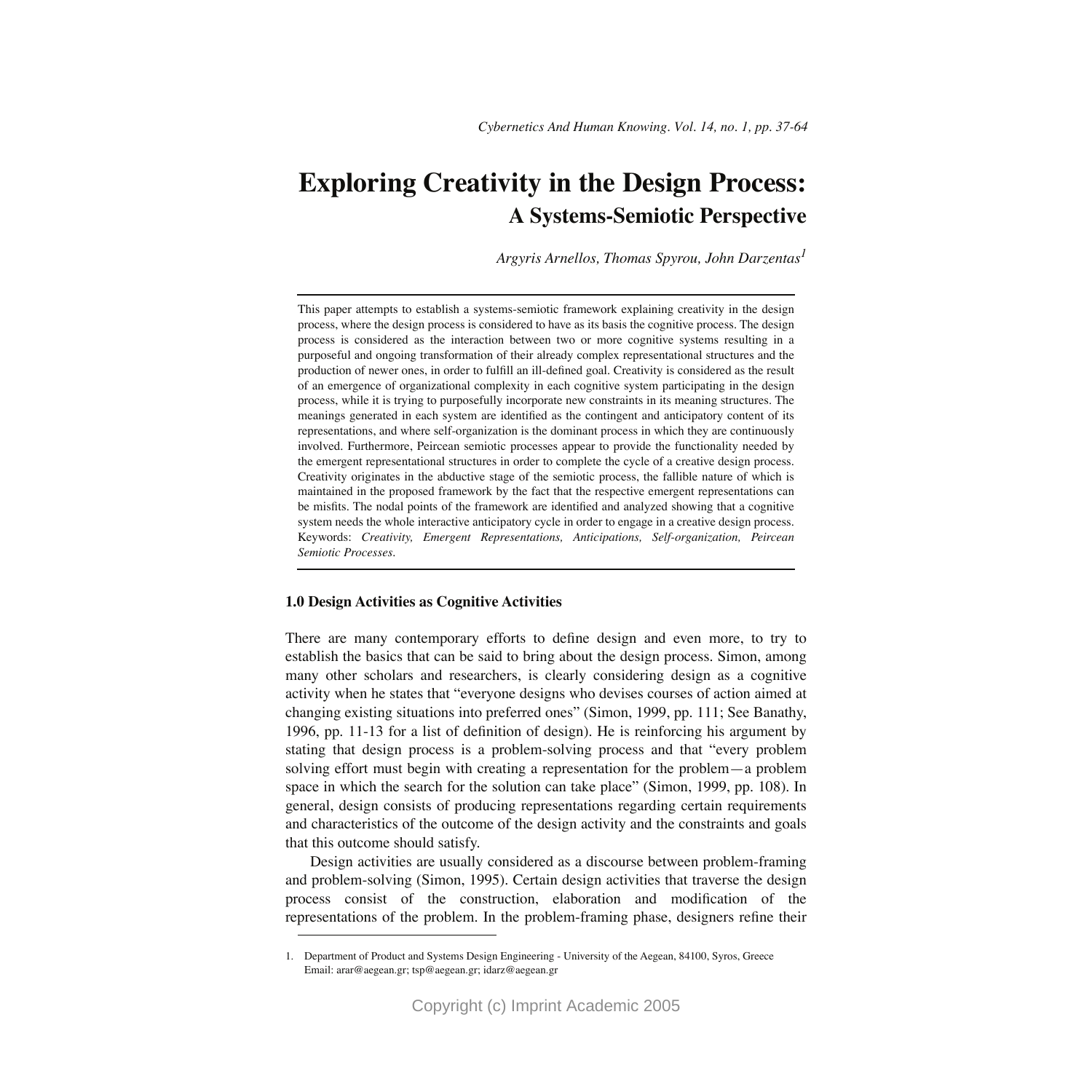mental representation regarding the problem, while during problem-solving they elaborate their representations and then they evaluate them (Bonnardel, 2000). Depending on the framework of thought or the perspective based on which one explains the design activity, one may give emphasis on the way an agent engaging in a design activity uses his representations (Simon, 1999), while somebody else may concentrate on the way these representations are generated during the design activity, particularly on the factors such as interaction with the environment and other design systems<sup>2</sup>, that play an important role on the generation of such representations (Schön, 1992; Schön & Wiggins, 1992; Gero, 1998; Smith & Gero, 2004).

In a more inclusive manner, Friedman (2003) argues that most definitions of design describe it as a goal-oriented process, where the goal is a solution to a problem, the improvement of a situation or the creation of something new and useful. According to this and considering those things mentioned above, it can be clearly implied that, given that the ability to act upon an environment in order to effect a goaloriented attribution of a certain purpose belongs to a cognitive agent, design should primarily has as its basis the cognitive process. Thus any framework explaining and supporting the design process should be based upon a cognitive framework.

At this point it should be noted that the rationale for a framework to support the design process is neither to seek for a formalism to reduce the complexity of the design process, nor to produce models of structured representations to guide potential computer simulations. Such models would necessarily be much impoverished versions of reality, while any such framework would run into problems regarding contextuality and evolvability issues (Macmillan, Steele, Austin, Kirby, & Spence, 2001). Rather this work seeks to show that an in depth understanding of the complex and dynamic nature of a design process requires a framework to support the modeling of such processes. Simon seems to be an exponent of such an attempt and he also often stresses that design encompasses the notions of problem solving and of representations when he states that "a deeper understanding of how representations are created and how they contribute to the solution of problems will become an essential component in the future theory of design" (Simon, 1999, p. 132)*.* Hence, a framework explaining the emergence and the functionality of interconnected representations of a cognitive system engaging in a design process would provide further understanding in order to better explain, foster and facilitate the emergence of creativity in the design process.

For describing and modeling the design process, cognitive frameworks can be divided into two categories based upon the sets of principles that govern them. The first category is that of the classical causal cognitivist/representationalist frameworks

<sup>2.</sup> At this point the term *design system* refers to a cognitive system in a specific context or situation, which brings forth a design process. It is considered as a design system from the moment that it decides to engage in purposeful interactions with its environment (i.e. with other cognitive systems). However, from a systemic point of view, it seems to be more correct to consider a design system as the set of all cognitive systems which are intentionally engaging in interactive design processes. In this view, the design system is solely defined at the social (cooperative) level and the design process acquires an interactive nature (see §3 for a relevant analysis).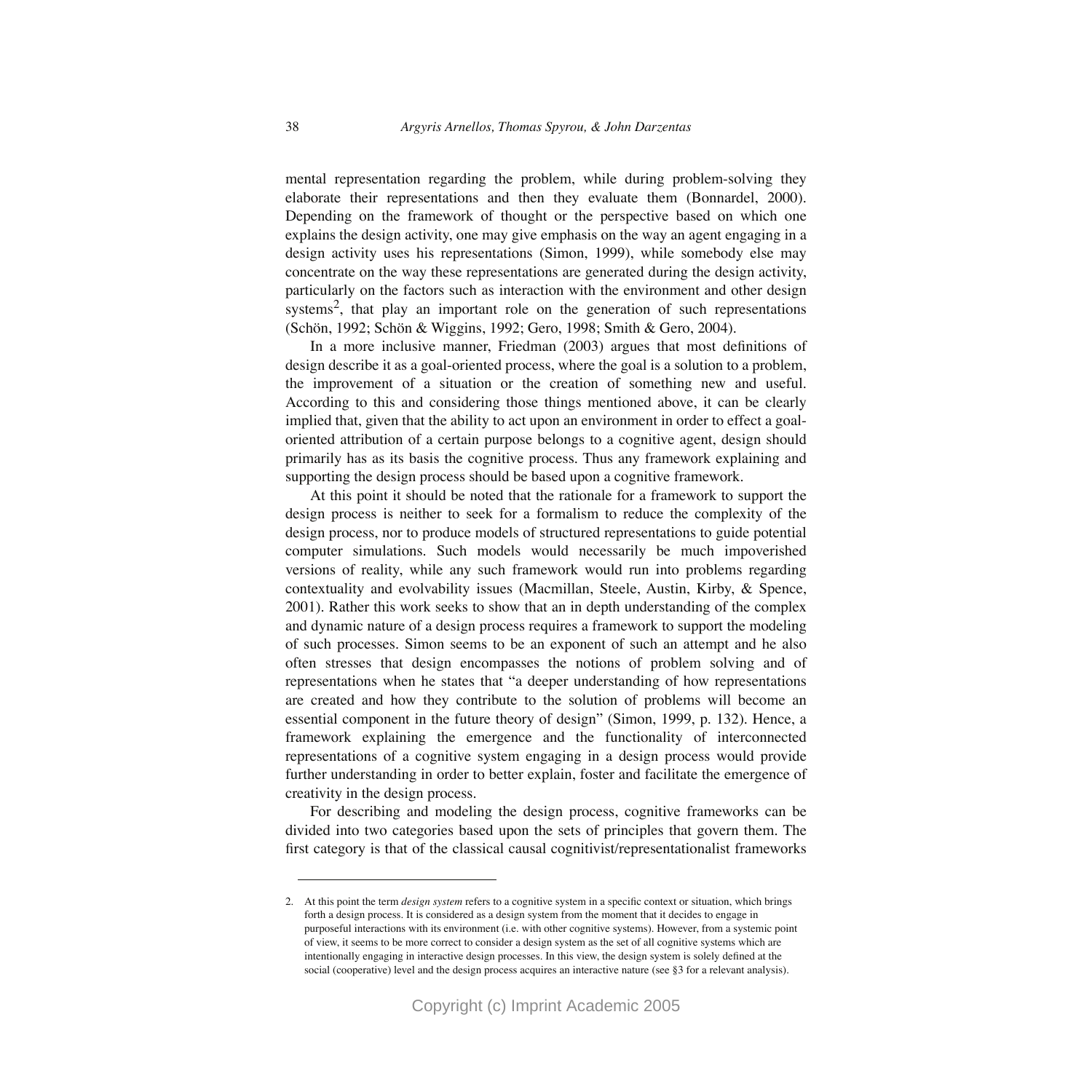of cognition. These are either based on a static notion of information and knowledge structures which do not support the interactive nature of cognition (Fodor, 1975; Newell, 1980) or they allow for an etiological approach to cognition and representations by adhering to the superiority of the environment and the system's "right" history for the guidance and selection of this evolution (Millikan, 1984; Dretske, 1981). The second category consists of cognitive frameworks based on the systemic and dynamic properties of emergence and self-organization. It is these properties that are fundamental to the approach described in this paper.

#### *1.1 Cognitivist Frameworks of Cognition and their Implications for Design*

The cognitivist frameworks of cognition are primarily based on the hypothesis that the cognitive system processes symbols that are related together to form abstract representations of the environment. In the most extreme case the processing is assumed as deterministic and the environment as pre-given. In the evolutionary version information processing is guided by the laws of natural selection imposed by the environment. In both cases, the primary ingredient of these representations is causal information provided by the environment. The cognitive system is then acting based on externally provided representations.

The major negative implications of the cognitivist frameworks in modeling cognitive process are due to the encoded nature of representations. These are taken to be in an exact informational correspondence with the environment. Each encoding results in a representational content which relates the cognitive system to the environment. The relation has a referential nature which is examined for its truthfulness. The problem this raises, setting aside the examination of the nature of such a representation, is to find the source of this content. $3$ 

Bickhard (1993) argues that such encodings are just *relationships of representational content transfer*. Cognitivist frameworks of cognition do not give any answers about the source of the representational content upon which such a relationship can exist. Consequently, the cognitive system needs a set of predefined representations in order to carry out any cognitive process. From this perspective, the representational content of the system's internal symbolic representations, that is, the cognitive system's meaning structure, is either static (old, passive and highly objectified knowledge of the system) or externally determined and imposed.

Since meaning is externally transferred but internally processed, the syntactic and semantic aspects of the cognitive system are separated, making the creation and enhancement of inherent meaning structures impossible. As an immediate implication, information is taken as the vehicle of exchanging objective meaning structures between system and environment. In other words, the information structure of this vehicle is supposed to produce in the cognitive system the same semantics wherever

<sup>3.</sup> Similar problems are also associated with other evolutionary (Millikan, 1984) and covariation-based frameworks of causal representations (Dretske, 1981). These frameworks get into troubles when they try to explain the problem of misrepresentation and its detection into and by the cognitive system itself (Bickhard, 1993), a property that, as it will be argued below, is vital for the emergence of creativity in a design process.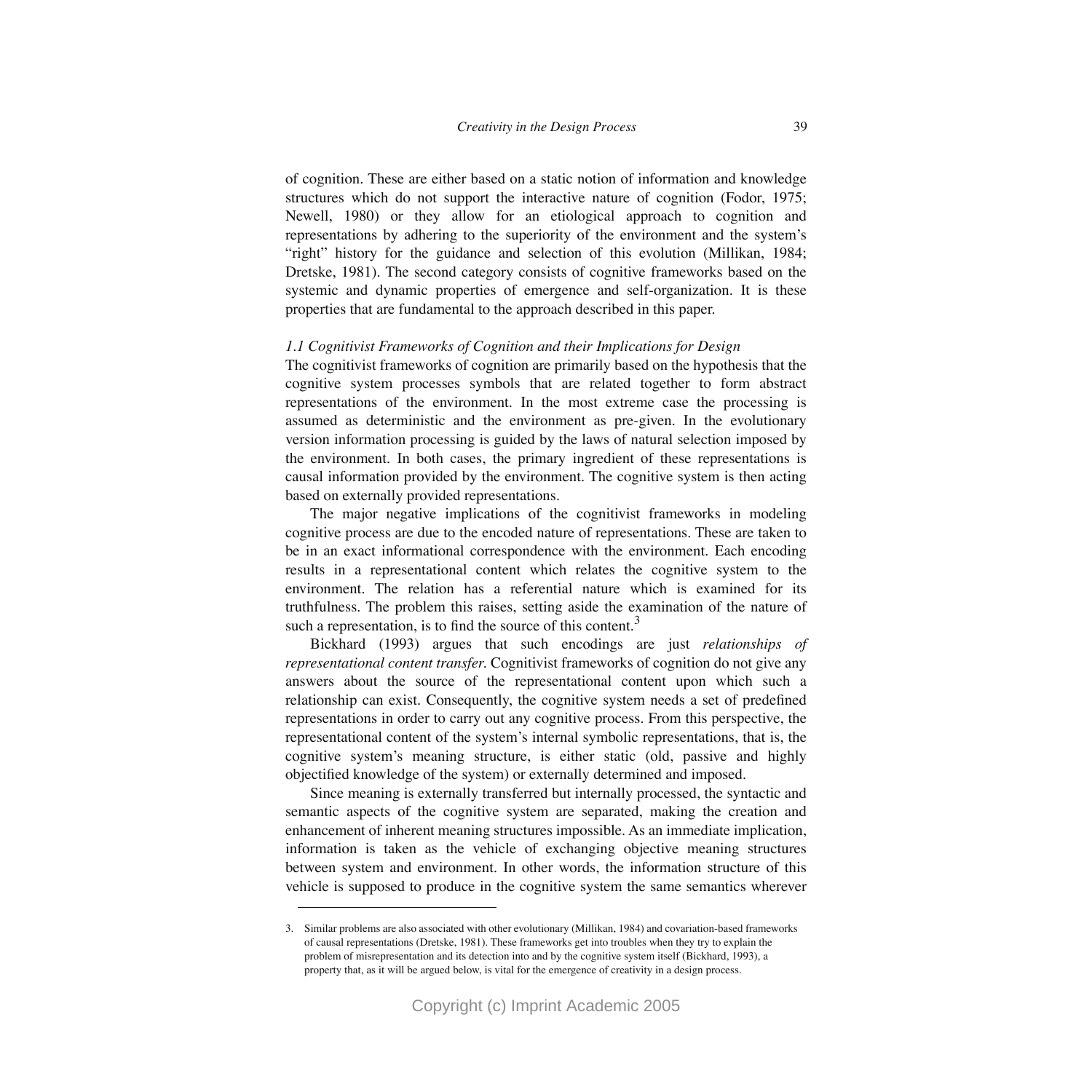and whenever it will be processed. The realization of cognitive processes based on objective (universal) and predetermined meaning structures deprives the cognitive system of the property of creative and inherent intentionality. The property which primarily specifies the ways that the system chooses to cognize is located outside of it, but inside the source of the representational contents. Even accepting that the initial intentionality is represented by the existing meaning structures of the system, this is as far as it can go. This type of intentionality is brought to an impasse. It is purely referential and is independent of the context of the interaction. Such a cognitive system exhibits limited adaptability in the face of the continuously changing demands of a dynamic environment.



Fig. 1. The design process modeled under a cognitivist framework. A memory-like container contains externally provided representational content of knowledge about the environment. Perception of user input and design action are separated. Representational content X is objectively perceived. Predefined problem solving rules directly relate externally transferred representational content X with representational contents Z and Y and through the well-defined and predetermined searching of the existed possible solutions (taking place in the white box) the supposed appropriate solution is found. Questions such as where has the representational content come from, or whether the representations are in error cannot be answered and are not taken under any consideration.

The application of cognitivist frameworks of cognition to modeling and describing the design process merely reduces the latter to a rule-based and algorithmic process, or a process that is not directed by the design system itself. There are numerous related problems. The design process takes the form of algorithms operating within a finite and universal symbol system. The symbol system determines the basic representational space within which a problem domain can be defined. The design system needs to formally represent the domain of interest and then find some method of sequentially searching the resultant problem space. The problem solving operation is done by searching all the possibilities until the one constituting the appropriate solution is found. This means that all of the possible representational states must be defined before problem solving can begin. The fact that the information set used by the design system is assumed to be universal and predetermined in every context of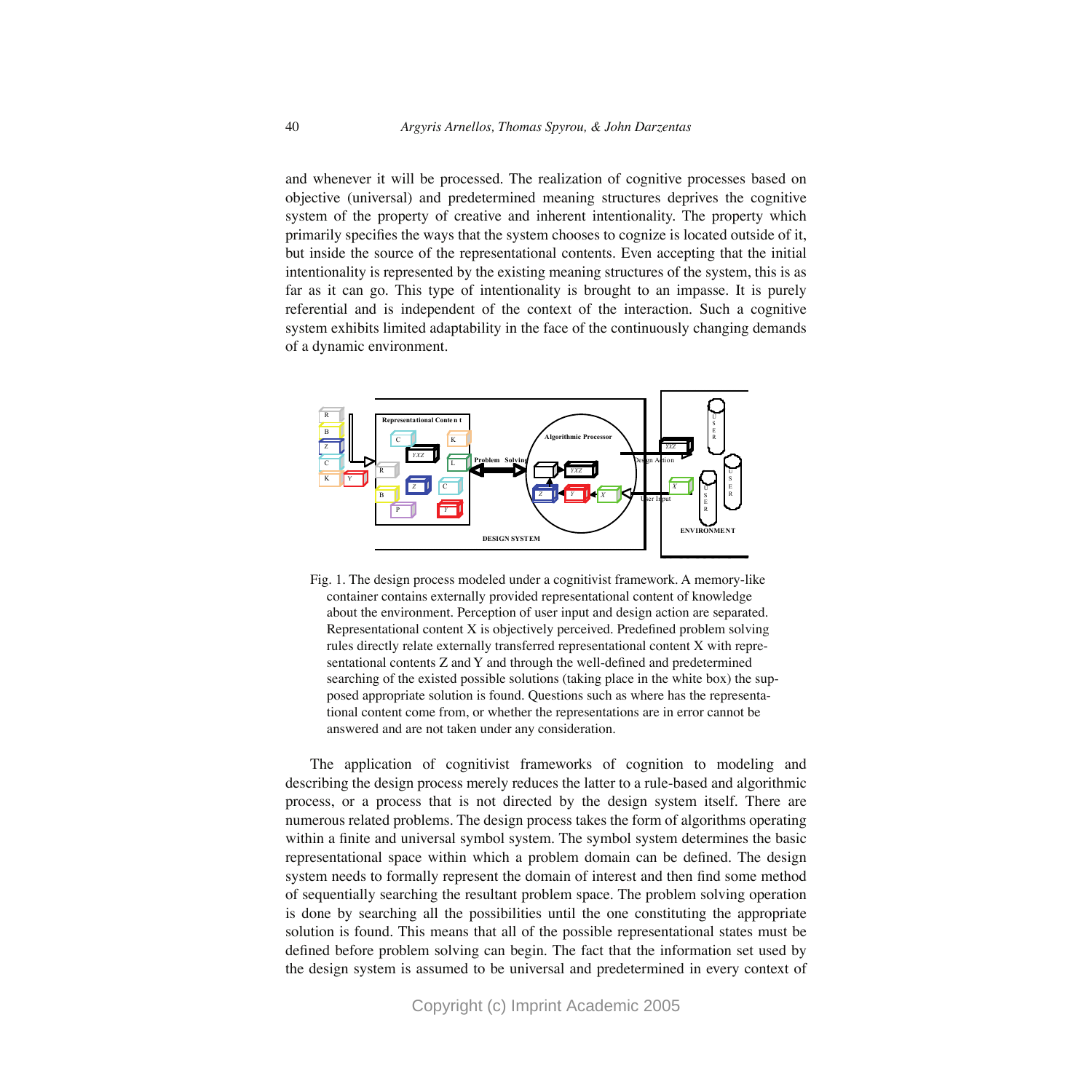interaction, limits the artifact's adaptability. There is no mechanism for the incorporation of new meaning structures based on feedback from the user of an artifact created by the design system. Hence, the result of such a design process cannot be scaled, and the design method itself cannot be easily applied to similar problems. The loss of feedback during the whole design process results in a separation between knowing and doing. In that case, the design system can be used only as passive meaning structures based on which the designer hopes to eliminate uncertainty in each design situation . The constructive dimension of the design process is removed and the design system cannot contribute in a direction that is not specified in the initial design space. The above mentioned are abstractly depicted in Fig. 1.

# *1.2 Essentials of the design process and the inadequacy of the cognitivist frameworks 1.2.1 Design problems are ill-defined and open-ended*

Rule-based and etiological approaches in modeling and analyzing the design process would be successful if design problems were well-defined. Then, all that the design system would have to do would be to gather the necessary information in one universal information set, construct the initial and the goal states and the algorithms that will connect them. On the other hand, a design problem has many solutions, thus, there would be different logical paths that satisfy its constraints. The most appropriate one would be selected based on how well it satisfies the respective constraints. This presupposes that all the constraints are already given at the conceptual design phase and that their influence in the design problem is predetermined. Again, this is rarely the case (Goldschmidt, 1997), except for well structured subproblems of a larger problem space such as those sometimes found within engineering design, and where human activity plays a minor or non-existent role.

Most design problems are defined in terms of information about the people who will use the artifact, the purpose it has for them and the form the artifact should posses in order to be successful. Such design problems are ill-defined and the possible solutions are not clear from the beginning. Therefore, design solutions are almost never predictable and the design system never has sufficient information to define the desirable goal state in advance. Particularly, finding a solution requires in addition finding out what the real problem is, which in respect to human-center problems is improbable. The phases of solving and specifying are developing in parallel and drive each other. Claiming to have reached a static specification phase of the design process after the conceptual phase, because a clear understanding of the design problem has been reached is also rather misleading since solutions and problems co-evolve during the whole design process (Heylighen & Bouwen, 1999).

The ill-definedness of design problems is also mentioned by Banathy (1996), while he argues that design confronts interrelated complexes of problems. Particularly, he states that design confronts "a system of problems rather than a collection of problems" (Banathy, 1996, p. 29), and then he admits that "design problems are illstructured and defy a straightforward analysis" (p. 29). Moreover, Banathy adopts an evolutionary approach to design (Banathy, 1989, 1996, 1998; Lazlo, A., 2001; Lazlo,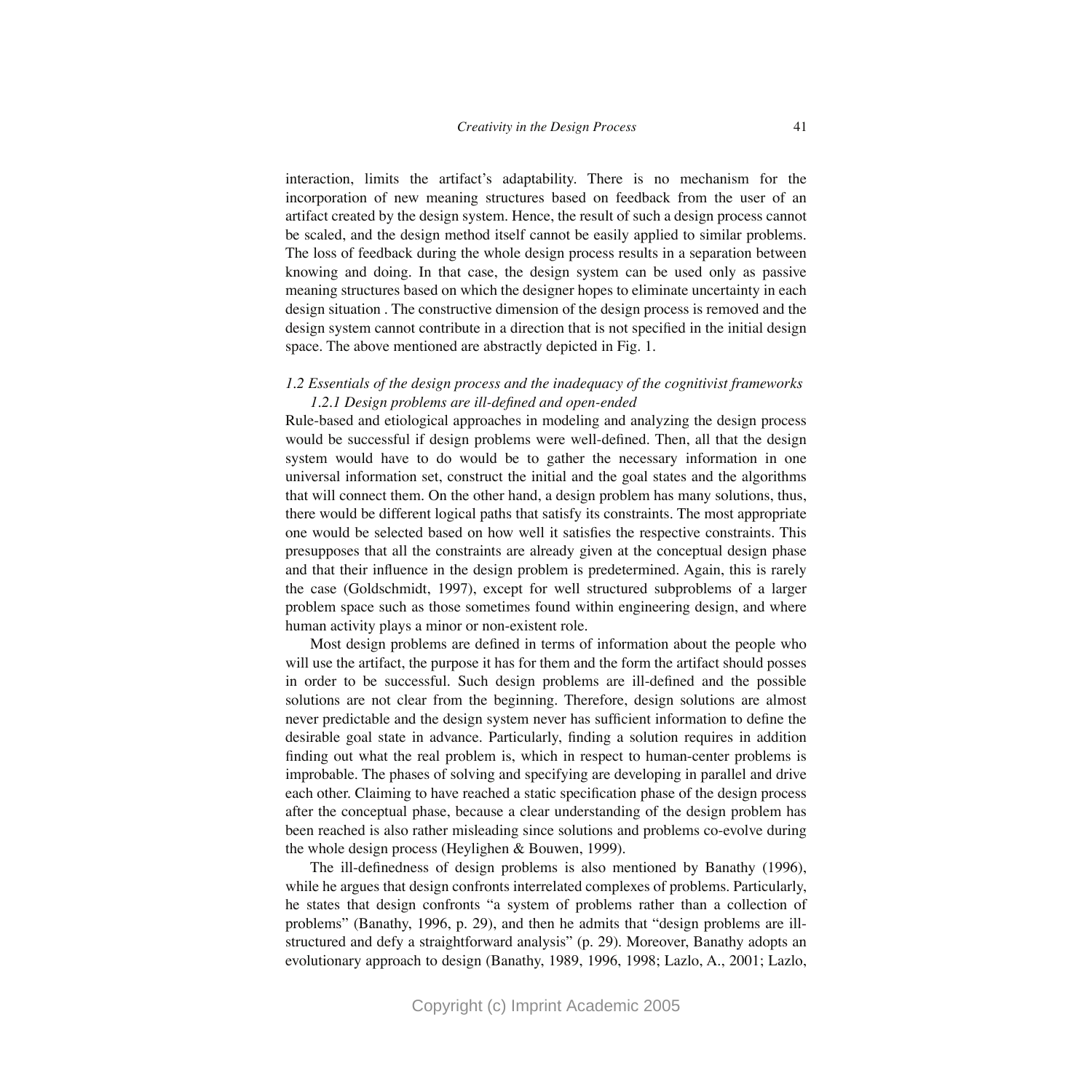C. L., 2001), which justifies both the ill-defined and open-ended aspect of the design process. Lazlo tries to present Banathy's evolutionary design thesis in the following quotation: "The focus of designers is not the existing system. They leap out from it and push the boundaries of the inquiry as far out as possible. They attempt to paint the largest possible picture within the largest possible context…Designers have an expansionist orientation" (Lazlo, C. L., 2001, p. 382 referring to Banathy). For Banathy, design meant more than problem solving or mere planning and he acknowledged a more future- and action-oriented perspective. Nelson (2004), strongly and fundamentally influenced by Banathy's and Churchman's works (Churchman, 1971), argues that so far design inquiry can be characterized as the confluence of *truth-seeking inquiring systems*, that is, systems that try to find out what is true, *idealseeking inquiry systems*, that is, systems that try to find out what would be ideal (mainly in a religious and metaphysical way of thinking) and *desired-based inquiry systems*, that is, systems that try to find out what should become real, in terms of discerning "what would be a desirable addition to the real world" (Churchman, 1971, p. 263). Banathy, in all his work (Banathy, 1989, 1993, 1996, 2000) strongly argues in favor of the third type of inquiry systems, which he adopts as a design inquiry. As Bausch points out regarding Banathy's conception of the ultimate aim of a designer, "The idealized systems designer does not aim to create an ideal system. Rather he or she aims to create an effective ideal-seeking system" (Bausch, 2001, p. 144) in terms of seeking the now pragmatically attainable version of the ideal.

Therefore, the design process is a form of inquiry driven by intentional action. Accordingly, the representations of each cognitive system participating in the design process are continuously evolving and they are constantly incomplete and imprecise, no matter how much the problem solving progresses. Hence, design problems are also open-ended. As said above, there are different logical paths to reach a design solution, that is, different cognitive systems construct different representations of the design problem. This turns designing into a process which is difficult to model and even more difficult to prescribe. Consequently, in most cases, it is almost impossible to use computational tools and models to emulate the process of ill-structured problem solving (Goldschmidt, 1997). What is really needed is an analysis of the nature of illstructured problems and of the representational processes that render them manageable.

# *1.2.2 The design process needs an interactive and systemic framework*

The design process is very complex. The ill-defined and open-ended nature of a design problem makes both the goal state and the respective constraints highly ambiguous. An internal evaluation of a possible solution is not enough. Such an evaluation would be subjective and disregard real world needs. Internal evaluations of a closed system's actions are bounded to its initial organizational complexity. The result will always be satisfactory for the system itself but rarely for its environment and hence for other systems. The lack of valuable information from the system in all stages of the design process is confronted by the opening of its boundaries to interact with the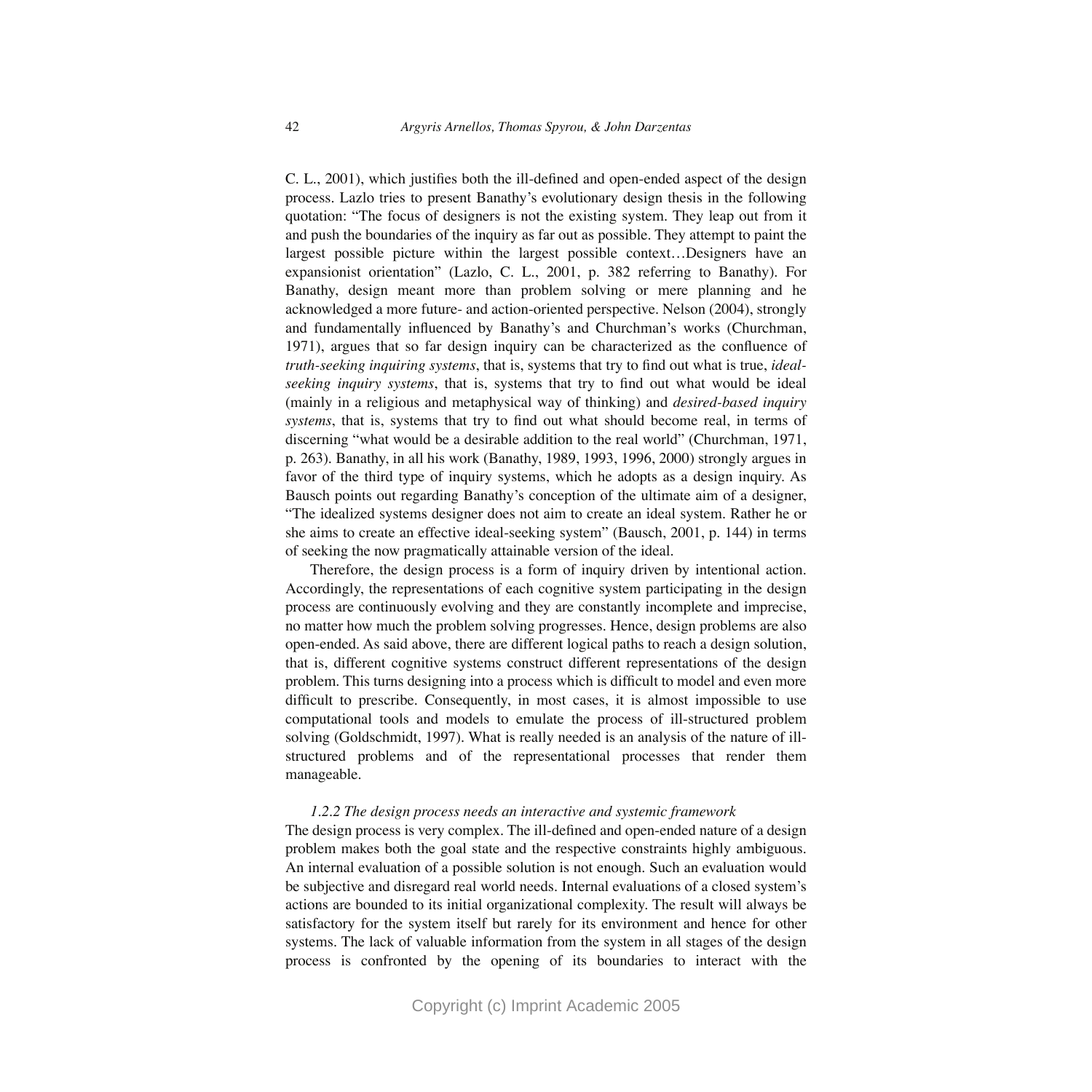environment. Banathy stresses the interactive and participatory nature of the design process arguing that a design system cannot design for others, but it can only design with others. Otherwise, as Lazlo (2001) also suggests, the design system cannot be said to engage in authentic design, rather, it tries to impose its visions and values, a situation supported by the conception of a design system in a cognitivist mode of operation. As it is mentioned by Jonas (2001), there is a need to grow the internal complexity of a design system to deal with increasing external complexity. Putting the design process into an interactive framework offers this possibility since now the emergence of the complex representational processes the design system engages in can be examined from a different perspective. Particularly, Banathy (1996) argues in favor of a systemic nature of the design process which is implemented in an interactive and iterated mode. These two modes are deemed as necessary for they allow the testing of alternative solutions, integrations of insights, the formulation of viable strategies, and a conscious attention to shifting parameters, factors that are all very crucial to complex design processes.

#### *1.2.3 Design content is not the artifact itself*

The assignment of the design process to an interactive framework raises the importance of the user of the design process outcome (user of the artifact). Users and stakeholders evaluate the artifact on the basis of their own individual experience. Considering that each user's experience and hence representational structures are different, the content of the design process should not be understood to be the artifact itself. Indeed, the content should not be attributed to the aesthetic and practical properties of a fixed object (Kazmierczak, 2003). The content of the design process is subjectively interpreted and changed by the user's cognitive processes, while in turn, she or he is purposefully engaging in future design processes. The design system should now provide form to a dynamic and ill-defined content in such a way that will facilitate its creative interpretation by the user/receiver and ultimately the other design systems.

# *1.2.4 The Design process needs to be anticipative in a future-oriented way*

The different interpretation of content by multiple receivers with different representational structures implies that the design system has the potential to consider many possible outcomes and consequences of its actions before it proceeds to their realization. This does not necessarily require a known universal information set and a predetermined design problem space. As Rosen (1985) points out, such a past-oriented anticipation needs a model of cause and effect operating on an infinite regression. On the contrary, in the design process anticipations should be placed in a pragmatic context and be projected against the future, using different directions and time scales, (Nadin, 2000; Jonas, 2001). Design differs from mere problem-solving by its orientation towards the future of the whole system. It creates an image of the desired state, selects approaches and models the most promising alternatives. Banathy (1996) suggests that there are four ways that humans (primarily as cognitive systems and then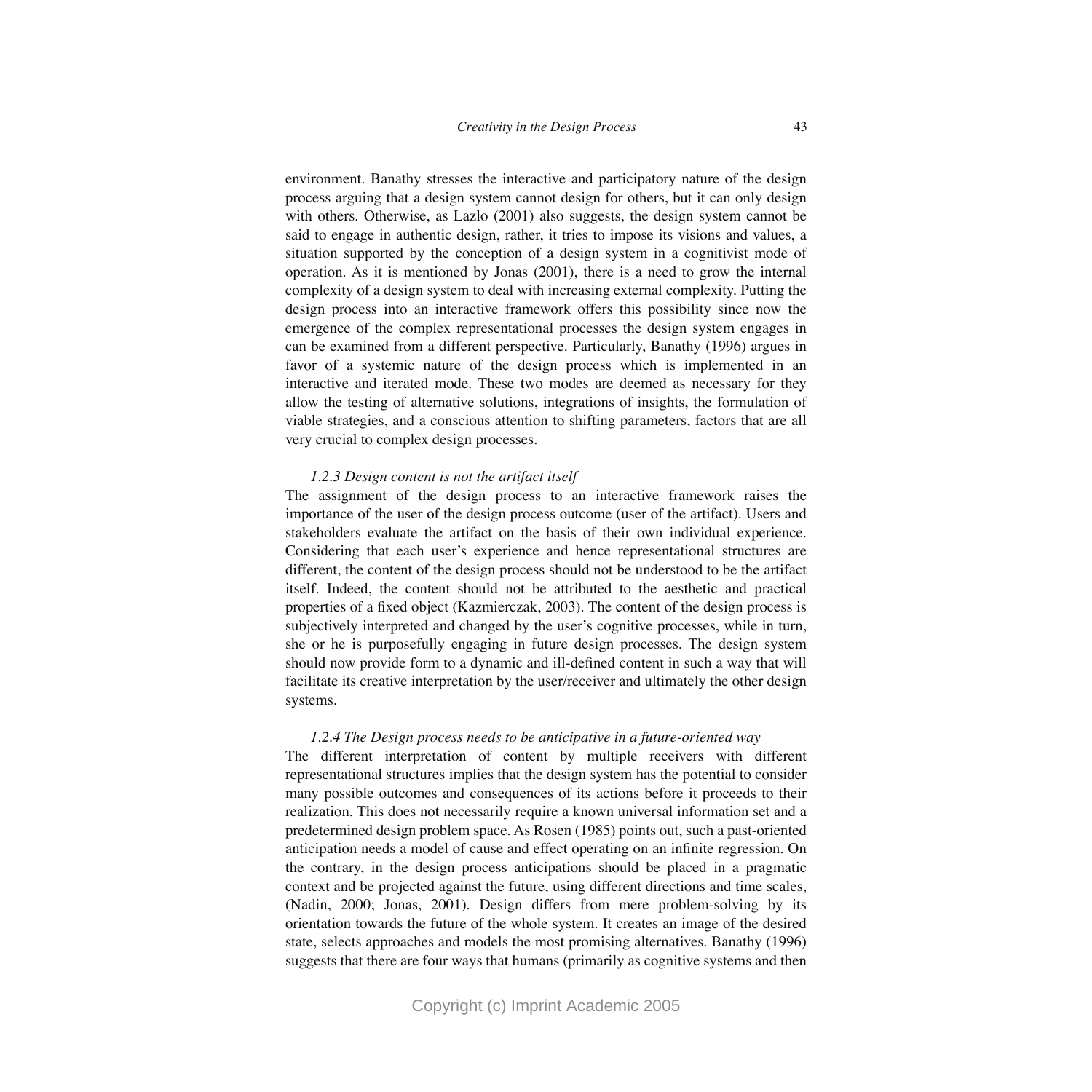as social actors) react to situations of abrupt and turbulent change. There is the reactive way, where one tries to find the solution in old choices and selections, the inactive way, where one does not react at all, the preactivist way, where change is anticipated and the possibilities are exploited and finally, the interactive way, where people interact with a desired future and try to bring it about by participating in its design. The interactive mode is the one that best conforms to Banathy's evolutionary approach to design (Banathy, 1996, 2000), as it implies a new kind of anticipation for the cognitive system engaging in the design process, such that it learns from the past and appraises what is presently useful and desirable by simultaneously projecting themselves into the future. As it will be shown below, such anticipations are emergent in the design process, they anticipate the possible future and they can be inappropriate. This kind of anticipation shifts the traditional perspective of intentionality and instead provides the basis for the emergence of a creative design process at the social and cooperative level.

A short review of known attempts trying to define and model the creative event in the design process is given in the next section. The respective problems and drawbacks in combination with the essential characteristics mentioned above are indicating the grounds for a radically different modeling of the design process in terms of the functional and representational properties of the cognitive systems that are engaging in and consequently, of creativity.

#### **2.0 Creativity in the Design Process**

Creativity, as a possible property of a cognitive process and consequently of a design process, is very hard to define. The problem is twofold. There is the difficulty of capturing the notion of the design process as creative and also, there can be no guarantee that creativity will occur (Dorst & Cross, 2001). The literature of research in creativity is substantial (Mumford, 2003) and spans a great variety of scientific domains (Simon, 1988; Health, 1993; Martindale, 1995). Much of the work on creativity to date has focused on the cognitive system as the design system itself. Early definitions of creativity defined it in terms of the creative process, that is a process essentially internal to such a design system by which ideas are generated.

Boden (1990, 1994) proposes the exploration and further transformation and expansion of well-formed conceptual spaces of a cognitive system as the basis for creative actions. Simon, in his attempts to construct an algorithm for implementing creative processing in a machine, models creativity as a three-stage process. Simon argues that in a creative process one should define the problem as concretely as possible, find the necessary heuristic rules and the solution will follow (Liu, 2000). Needless to say that, even now, a machine substituting for a cognitive process can only search through the conceptual space already provided by its designer (Brown, 2002). The representational structures of this space represent the two sub-processes recognized by Simon, leaving the last one to the machine. The problem with this approach remains even in a context that is independent of machine implementation.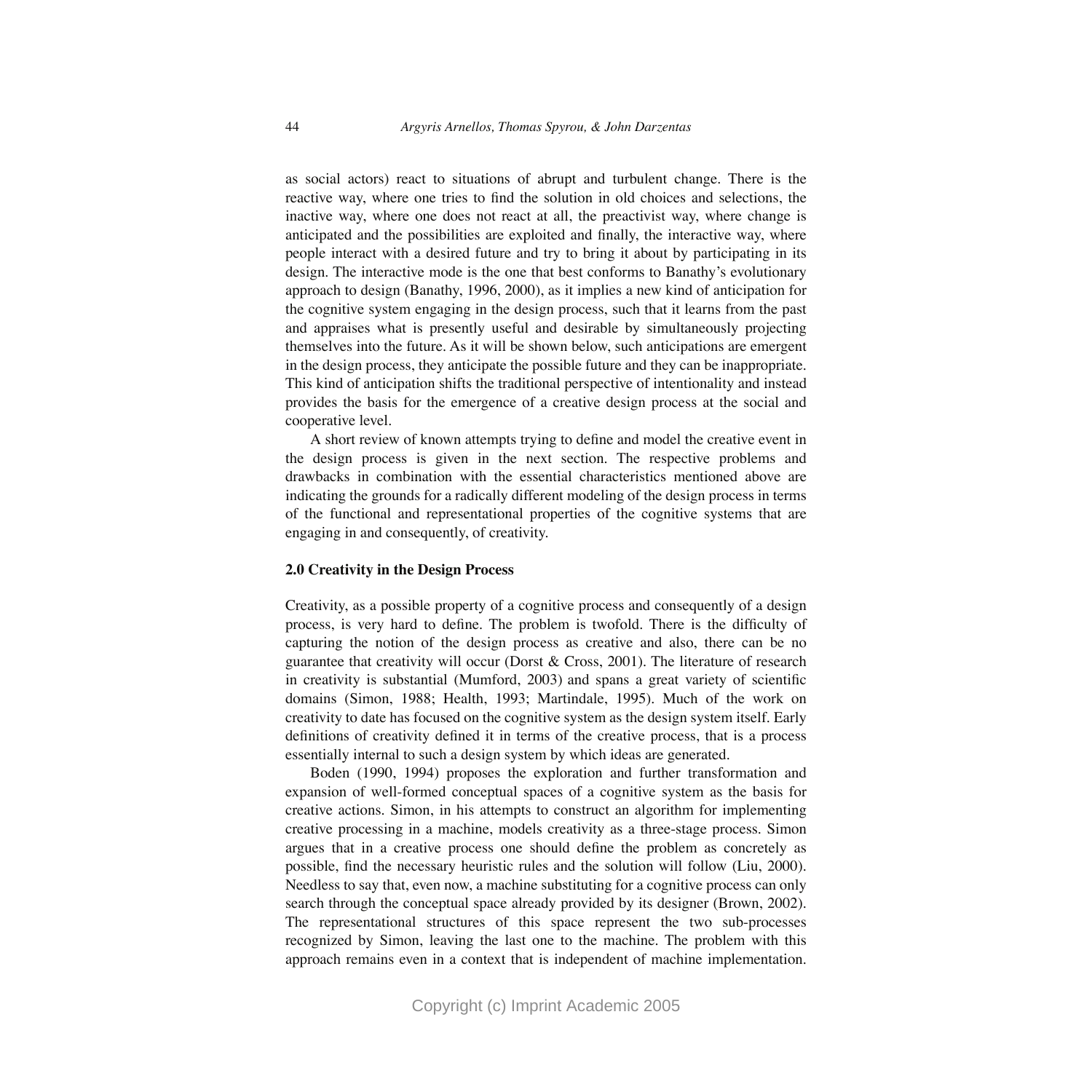As it is argued in Liu (2000), computer programs such as BACON (Langley, Simon, Bradshaw, & Zytkow, 1987) can be used to model the phase of solution-finding, when and only when the sub-problems in the first two phases are completed. But as Liu states, a whole creative activity also comprises the ways one should search in order to find the problem at hand and then the ways one should try to find the necessary

Gabora (2002), who walks on the same theoretical ground as Boden and is somewhat consistent with Simon, considers that neurons represent memory locations, where the exploration of conceptual spaces is the revocation of these memory locations, while their transformation pertains to the formation of new associations between those neurons in order to produce new and creative ideas. On the same track, Santanen, Briggs, and de Vreede (2002) propose the Cognitive Network Model of creativity, suggesting that creativity involves a *multisociative process* where the purposeful and causal connection of previously unrelated frames of information produce a creative idea.

heuristic rules.

In any case, in the models mentioned so far, the emergence of personal creative activity is supported but the opportunity for further evaluation, and possible integration, of newly generated structures from the receiver and from the design system itself is not considered. However, some theoretical frameworks of cognition, such as Distributed Cognition (Holland, Hutchins, & Kirsh, 2000), focus on significant features in the environment and the role they play to support creativity. The role of the domain where the creative process takes place is emphasized by posing certain problems (i.e. people are judging the work of others) and by providing certain knowledge, resources and technological capabilities, it now sets the stage for certain kinds of creative advances. Dorst and Cross (2001) take one step further, proposing that in a creative design process there is a co-evolution and a respective interchange of information between the problem space and the solution space. Again, this latter situationalist view of creativity (Smith & Gero, 2004) does not move very far away from the individual perspective. It still becomes more appropriate to locate creativity with individuals, who build and shape their situation based on the coupling of internal characteristics with existing environmental conditions<sup>4</sup>.

On the other hand, there is a recent emergence of researchers who have considered the social aspects of creativity (Banathy, 1996; Csikszentmihalyi, 1996, 1999; Mamykina, 2002). Csikszentmihalyi, who has approached the study of creativity from a systems point of view, and also Banathy, who emphasizes its interactive and conversational context, notice that although creative design systems are often thought of as working in isolation, much of our intelligence and creativity results from interaction, collaboration and co-operation with other systems engaging in the design process. Csikszentmihalyi suggests two levels of recognition, that of personal recognition by the creative design system itself and that of social recognition of the

<sup>4.</sup> For an analysis of why creativity and creative thought in general cannot also be an evolutionary (in a Darwinian manner) process the reader could see (Dasgupta, 2004) and (Gabora, 2005).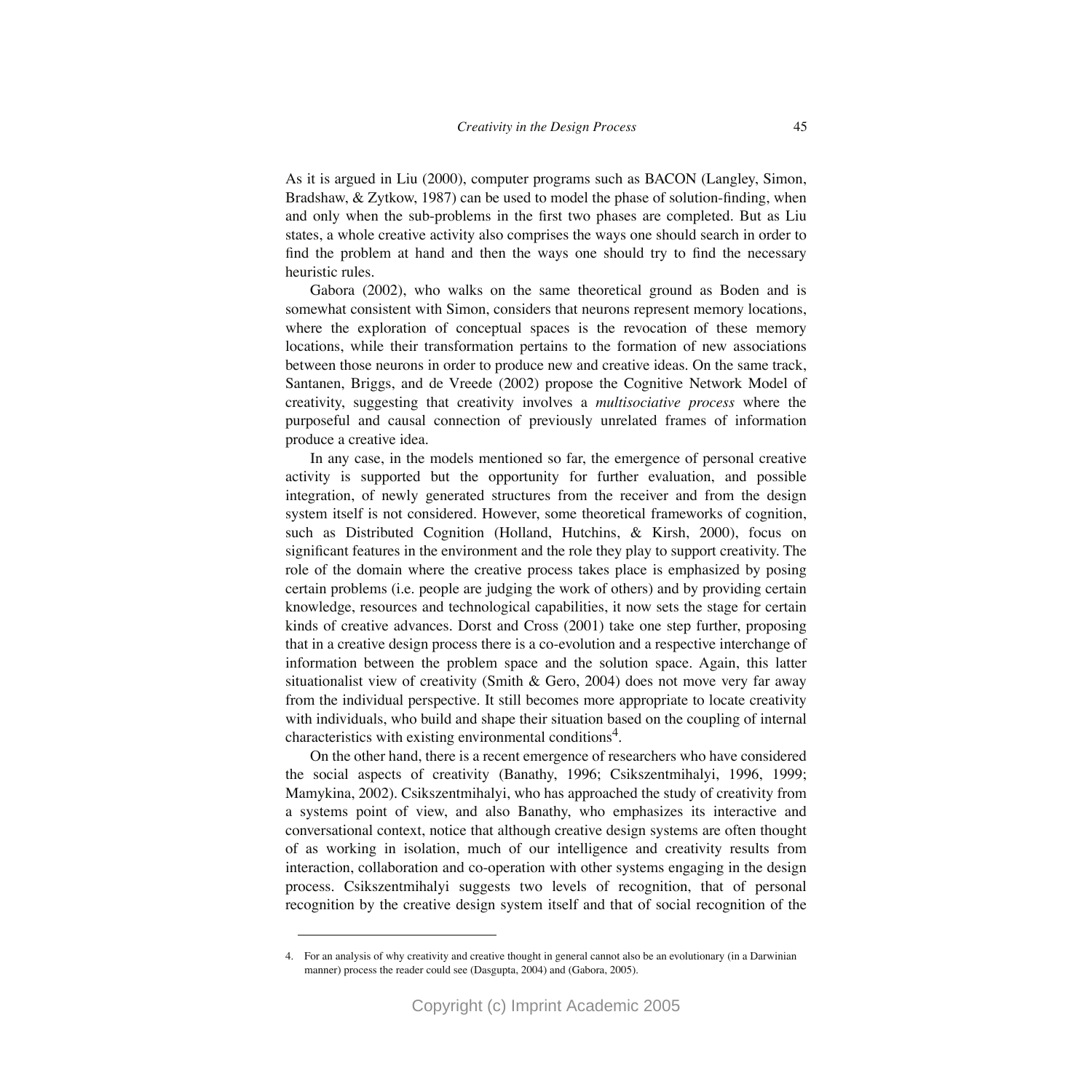creative design system by other people within the same society and culture. Therefore, in Csikszentmihalyi's framework, the persistent examination and acceptance of a design system's creative process on a social level are required in order for a design process to be recognized as truly creative.

Whilst the above mentioned theories and models provide a partially possible explanation as to how creativity comes about in the mind of the individual, they do not give us in any way a notable understanding of creativity and they do not provide ways of studying it in the interactive and conversational context of the design process. Additionally, although representation is a central issue in cognitive theories, there is still no suggestion of the type of representations that could fully account for certain types of cognitive activity such as those that take place in the emergence of creativity in the design process. The presence of future-oriented anticipations, the interactive and consequently social nature of the design process, as well as the interplay between the personal and the social level of the evaluation of a creative action, call for the examination of creativity in an interactive framework supporting the cognitive as well as the communicative and cooperative aspects of design.

### **3.0 Self-organization, Design and Creativity**

As it is suggested by Glanville (2001) the design process should primarily be examined within a cognitive framework based on 2nd order cybernetic epistemology. In that case, a cognitive system is able to carry out the fundamental actions of distinction and observation. It observes its boundaries and it is thus differentiated from its environment. As the system is able to observe the distinctions it makes, it is able to refer back to itself the result of its actions. This makes it a self-referential system, providing it with the ability to create new distinctions (actions) based on previous ones, to judge its distinctions, and to increase its complexity by creating new meanings in order to interact (Luhmann, 1995). The self-referential loop can only exist in relation to an environment, but it also disregards the classical systemenvironment models, which hold that the external control of a system's adaptation to its environment is replaced by a model of systemic closure. Due to that closure, the self-reference of an observation creates meaning inside the system, which is used as a model for further observations in order to compensate for external complexity. Each new operation based on observation is a construction and also an internal increase of the organizational complexity of the system. This process of emergent increment of order is a process of self-organization (Von Foerster, 1960).

As the self-organizing system evolves and interacts via structural couplings with its environment, it creates an internal network of interconnected structures representing its history and experience (Maturana & Varela, 1980). Their continuous internal differentiation creates certain functional subsystems with non-linear interrelations. This means that the emerging patterns are not the sum of their components and hence, a self-organizing system is a dissipative system exhibiting a far-from-equilibrium organization. In the subsequent interactions the system would be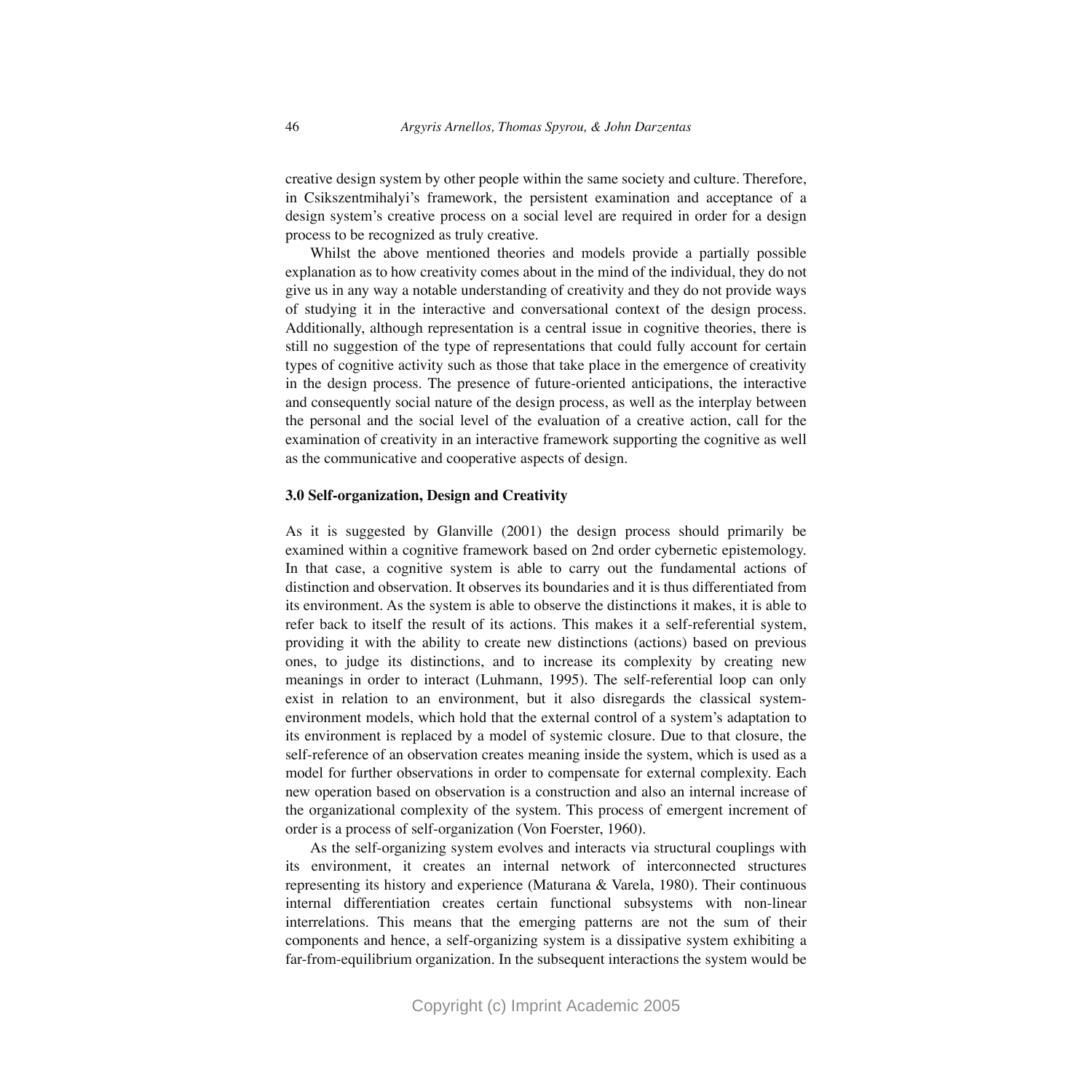subject to external perturbations, which would be evaluated on the basis of preestablished structural couplings. Therefore, at any time, there are some internal dominant constraints suppressing all the rest and guiding the system's organization.

The constraints that are not suppressed are known as order parameters. The importance of order parameters in the analysis of creativity from the perspective of self-organization has also been elaborated upon in Knyazeva and Haken (1999). More generally, as Collier (2004) states, in a self-organizing system there is a production of order at a higher level of constraint, or "the promotion of order from one constraint level to another" (Collier, 2004, p. 156). During this phase transition, the newly formed organization enables the emergence of new kinds of possibilities that were not present in the system before. This increase in the degrees of freedom exhibited by the system is what Glanville (1998) sees as an increase in the variety of possibilities within which a creative system can operate. Glanville continues to argue that it can only be naturally assumed, but it can in no way be proved that "an increase in the variety of possibilities will lead to an increase in creativity" (Glanville, 1998, p. 60). Collier is thinking along the same lines when he states that in a self-organizing system, "constraints are always both enabling and disabling," and "they form the conditions required for more complex constraints to form" (Collier, 2004, p. 158). Combining these two arguments, it can be implied that creativity is considered as the result of an emergence of a new form of organization in a self-organizing system, while it is trying to purposefully incorporate always new and more complex dominant constraints.

At this point it should be noted that Jantsch (1975) and then Banathy (1996), being strongly influenced by Jantsch, have also adopted a self-organizing perspective in their approaches to the social aspect of the design process. Jantsch adopts Prigogine's *order through fluctuation principle* (Prigogine & Stengers, 1984) and applies it to society. Hence, he regards social systems as dissipative systems and in general, he adopts an evolutionary perspective which emphasizes process over structure. He also considers social systems as re-creative systems with selftranscendence as one of the most important evolutionary mechanisms, which will eventually lead to the open evolution of the respective structures. Banathy, who in his turn considers social systems as processes that first of all renew themselves and evolve, quotes Jantsch:

When a system, in its self-organization, reaches beyond the boundaries of its identity, it becomes creative. In self-organization, evolution is the result of self-transcendence. At each threshold of selftranscendence a new dimension of freedom is called into play for the shaping of the future. (Banathy, 1996, p. 162).

Jantsch argues in favor of the process-oriented nature of design. Banathy, says that self-transcendence is the freedom to evolve and co-evolve by design, and Jantsch argues that design is a process and that the product of design is also a process. Both of them agree that design is becoming, it is learning, it is creating. Also, Jantsch acknowledges the self-reflexive property of dissipative social systems (although on a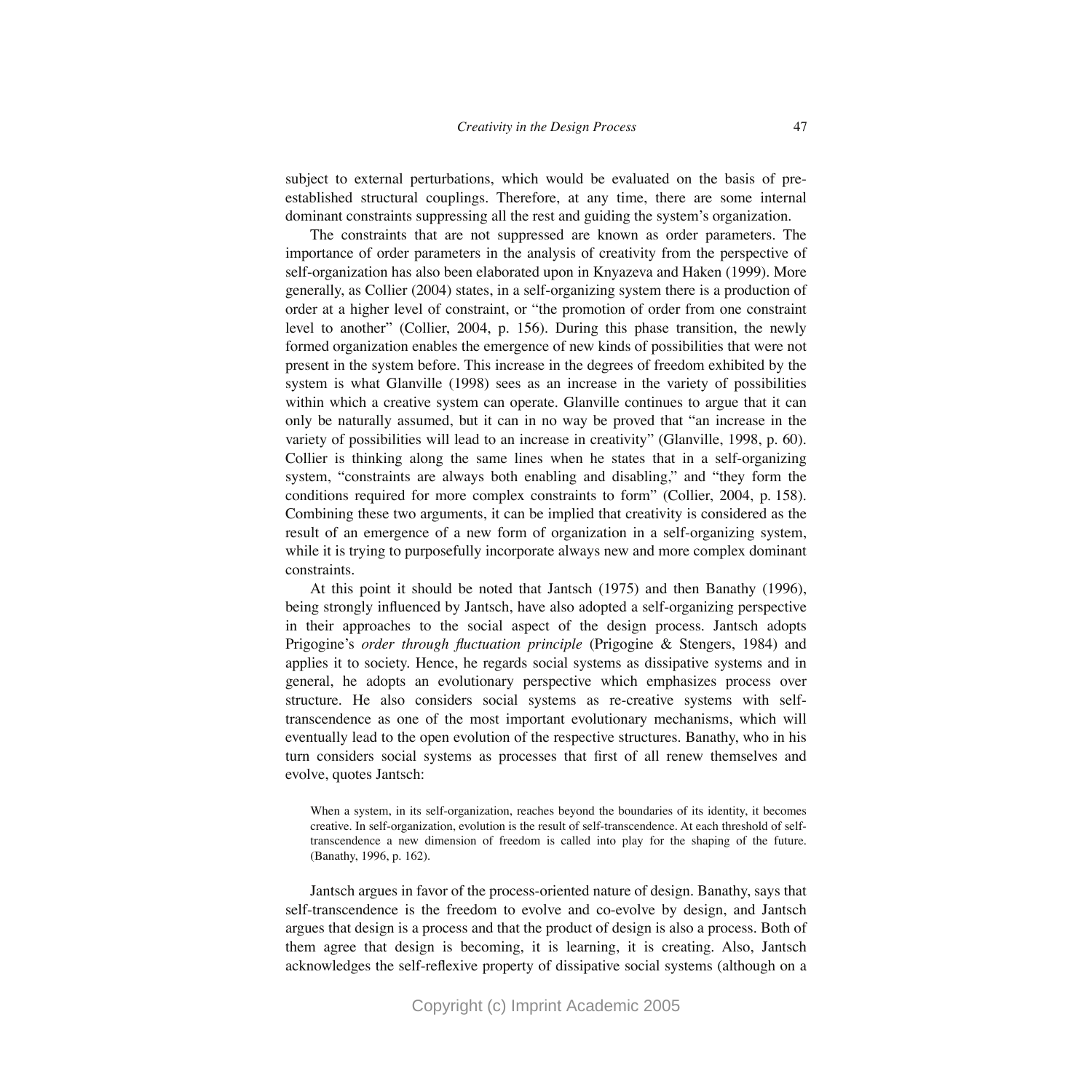spiritual level. See Fuchs, 2002 for a thorough analysis.), which provides the social system with the ability to anticipate and guide the design process. Hence, both Jantsch and Banathy agree on the anticipative nature of the design process. In all, the essential suggestion of Jantsch and of Banathy is that social systems are purposeful systems whose evolution can be guided by design. They propose that evolution, through the incorporation of the self-organization paradigm in human systems (Jantsch, 1980) becomes the historically integral aspect of self-organization with design being the fundamental process of evolution (Banathy, 1998). Therefore, "design becomes the central activity in social systems, and competence in design becomes a capability of the highest value" (Banathy, 1996, p. 16).

However, Jantsch's approach to social self-organization has some implications for the design process that slightly but at the same time, quite substantially differentiates his position from Banathy's and also adds some problems in the conception of the design process. Although the evolutionary aspect of design, as well as anticipations and learning play an important role for both of them in the understanding and explaining of the design process and of creativity, Jantsch's conception, in a way, brushes aside the role of human beings in social self-organization and consequently in its evolution through creative design. Particularly, Jantsch suggests that at the moment, social organization is into a fully conscious design phase, having passed from an internalized and then from an increasingly competitive phase. In Fuchs (2002) it is argued that this conception is deterministic and does not take under consideration that the ability of humans to make conscious choices renders social evolution an open-ended process that does not have to follow the course from individuation to competition and then to co-ordination. This is not an unusual stance for some of the defenders of radical social self-organization. Fuchs (2002, 2003a) analytically describes Hayek's conception of the emergence of effective social order as fully based on the unintended consequences of individual action (Hayek, 1988) and on Mueller-Benedict's argument that individuals cannot participate in social selforganization. The later approaches social self-organization in terms of small quantitative changes at the individual level that result in qualitative changes at the social level. He stresses that new qualities at the collective level cannot be deduced from the individual ones, no matter the knowledge of the observer regarding the lower level. He suggests that such a process is non-intentional and that individuals cannot influence it (Mueller-Benedict, 2001). So, Hayek considers the actions of the individuals as unintended, while Mueller-Benedict almost totally rejects the role of agency in social self-organization. This rejection either implies the rejection of cooperation between individuals, or suggests the non-intentional nature of it. Certainly, Jantsch's position is not as radical since he does not exclude human intervention. Indeed, he admits that "individuals impart life to human systems and the latter in turn stimulate life in individuals" (Jantsch, 1975, p. 57). Specifically, although he suggests that human beliefs, ideas, imagination and invention influence the evolution of society, he considers these properties in a self-reflexive spiritual level and hence he does not manage to explain this interrelation between society and individuals any further.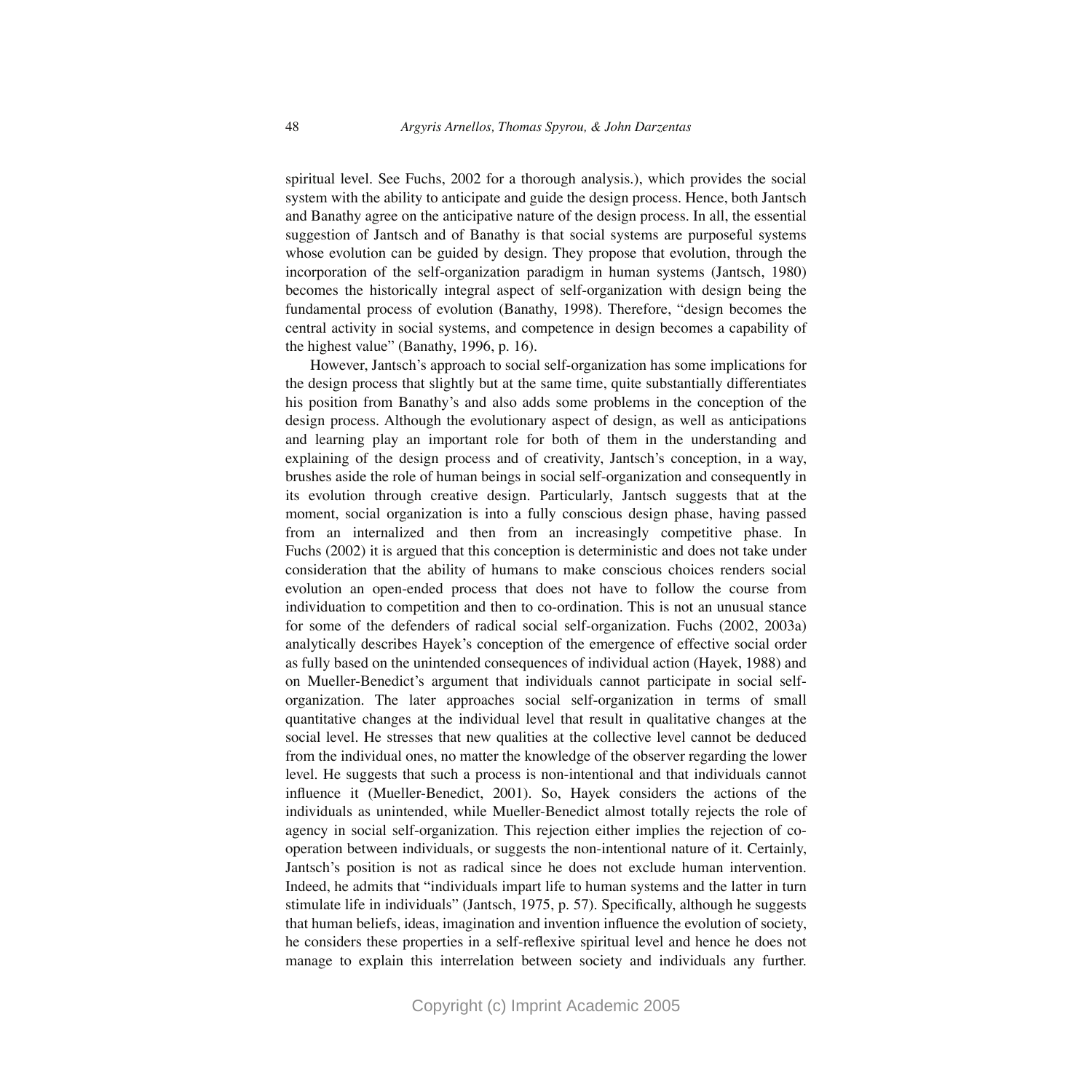Overall, Jantsch argues in favor of a reflexive spirit that design the evolution of society (Fuchs, 2002).

Banathy, on the other hand, acknowledges the important role of human agency. He is strongly based on Prigogine's "order through fluctuation" principle and considers social systems as dissipative systems that reach certain bifurcation points, where they can then disintegrate into chaotic behaviors or a higher level of order can emerge through a self-organization process. Banathy continues by arguing that in nonhuman systems the direction that the system will take at the bifurcation point cannot be determined and hence it is up to pure chance. He then mentions that this is not the case in complex social systems and that since "even small fluctuations may grow and change the system" one should expect as Prigogine and Stengers state that "as a result individual activity is not doomed to insignificance" (Prigogine & Stengers, 1984, p. 313; cited in Banathy, 1996, p. 170). So, Banathy (1996), introduced the term social systems design and evolutionary systems design (see also Lazlo, A., 2001) to emphasize the fact that the creativity of human beings allows them to actively participate in the design of the evolution of social systems. Indeed, Banathy states that "Yes, we can give direction to the evolution of our systems by purposeful design. We carry the burden, the responsibility, and it is our privilege to guide our evolution and be responsible for it" (Banathy, 1996, p. 170).

It should be clear by now that Banathy, in contrary to radical social selforganization approaches, admits and credits the role of agency in social systems design. As a matter of fact, for Banathy, but also for Jantsch, Hayek and Mueller– Benedict's suggestion that individuals cannot and should not intervene in the social self-organization is a misconception as all processes in social systems depend on agency and social evolution is not fully determined by chance, but on the contrary, individuals can consciously design evolution (Jantsch, 1975; Banathy, 1996). This does not mean that human beings can fully determine the course of evolution. In any case, full determination or mere chance is the basis for a reductionist argument regarding the role of individuals in the design of social systems evolution. Banathy, influenced by Prigogine's work, adopts a moderated and intermediate approach. He states that

The various cultures of our societies are immensely complex systems. They are highly sensitive to fluctuation and potentially involve an enormous number of bifurcations. These, then, could lead our systems on an evolutionary path or reorganization at ever higher levels of complexity. (Banathy, 1996, p. 170)

Therefore, Banathy suggests that human beings may not be able to fully determine and choose the course of evolution, but they can act so as to increase the possibility of a desired outcome or, in other words, they can actively design the context of the evolution of social systems.

At this point, one should try to understand how this evolution takes place and the way that human agency plays a very important and design-oriented role in it. As it has been shown there are certain types of social *re-creation*, the way Jantsch suggested the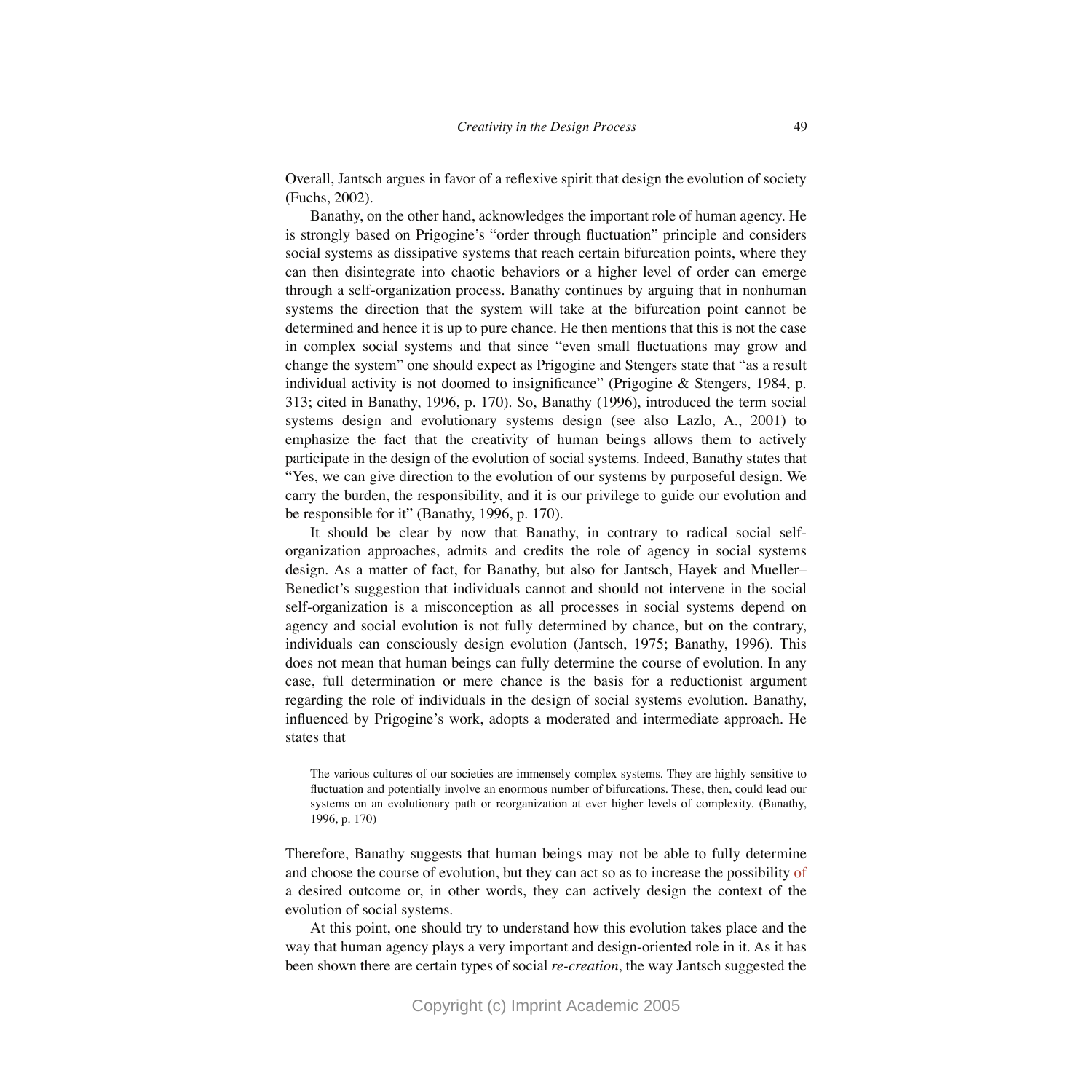term, which describe different ways of how social self-organization takes place. Fuchs argues in favor of a broader sense of re-creation where social self-organization takes place permanently and where the creative and self-conscious actions of individual actors constitute the core of the process (Fuchs, 2003b). Banathy, suggests that such a design process materializes as an ongoing conversation, where different individuals come together in order to "generate collective meaning and collective consciousness" (Banathy, 1996, p. 214), implying the participatory and cooperative nature of the design process. Fuchs suggests that in a broad sense, co-operation can be understood as co-action. Particularly, he states that co-action can be considered as the case where "two or more social actors (individuals or groups) act together in a coordinated manner (whatever the subjective reason and motivation for this action might be) and a new social property emerges" (Fuchs, 2003a, p. 12). Acts of this kind constitute social acts and they produce new meanings at the social level. Fuchs use the term *social information*, denoting the new social property and he argues that in order such new properties to emerge individuals must engage in social interactions. He continues stating that such social interactions result in social actions, which are "acts of cooperation" that "are mediated by acts of communication that, in turn, are mediated by acts of cognition" (p. 12). The approach adopted in this paper is in parallel to this conception of social action as it considers that the design process requires the engagement of individual cognitive systems in intentional (meaning-based) interactions with their environment and consequently with each other, where they simultaneously acquire a social ontology (Bickhard, 2004). Since the aim of this paper is the introduction of a framework that will better explain the emergence and the functionality of interconnected representations of a cognitive system engaging in a creative design process, we argue that the focus on the purposeful interaction of two or more cognitive systems must take under consideration not just the cognitive, but also the communicative and the cooperative aspects of the design process. We consider this the way that individual cognitive systems engage in design inquiry and the respective design conversation that Banathy suggests.

Following on from this, each cognitive system participating in the design process is considered a self-organizing system. In a serial description of the design process each one of the participating cognitive systems could be defined as design systems or user systems in different time instances. However, the systemic and interactive approach adopted in this paper yields a more participative and cooperative term, as the one of *user-designer* which is used by Banathy to denote the *designing within the system* approach to design (Banathy, 1996, p. 226). Hence, a cognitive system acquires the identity of a user-designer system the very moment that it intentionally decides to engage in a design process. Consequently, the design process is seen as an interaction between two or more self-organizing user-designer systems in order to build ever more adaptive representations towards ill-defined outcomes. The functional aspect of the design process in which each user-designer system interactively participates becomes the purposeful and ongoing transformation and expansion of its already existing representations. For each user-designer system, a different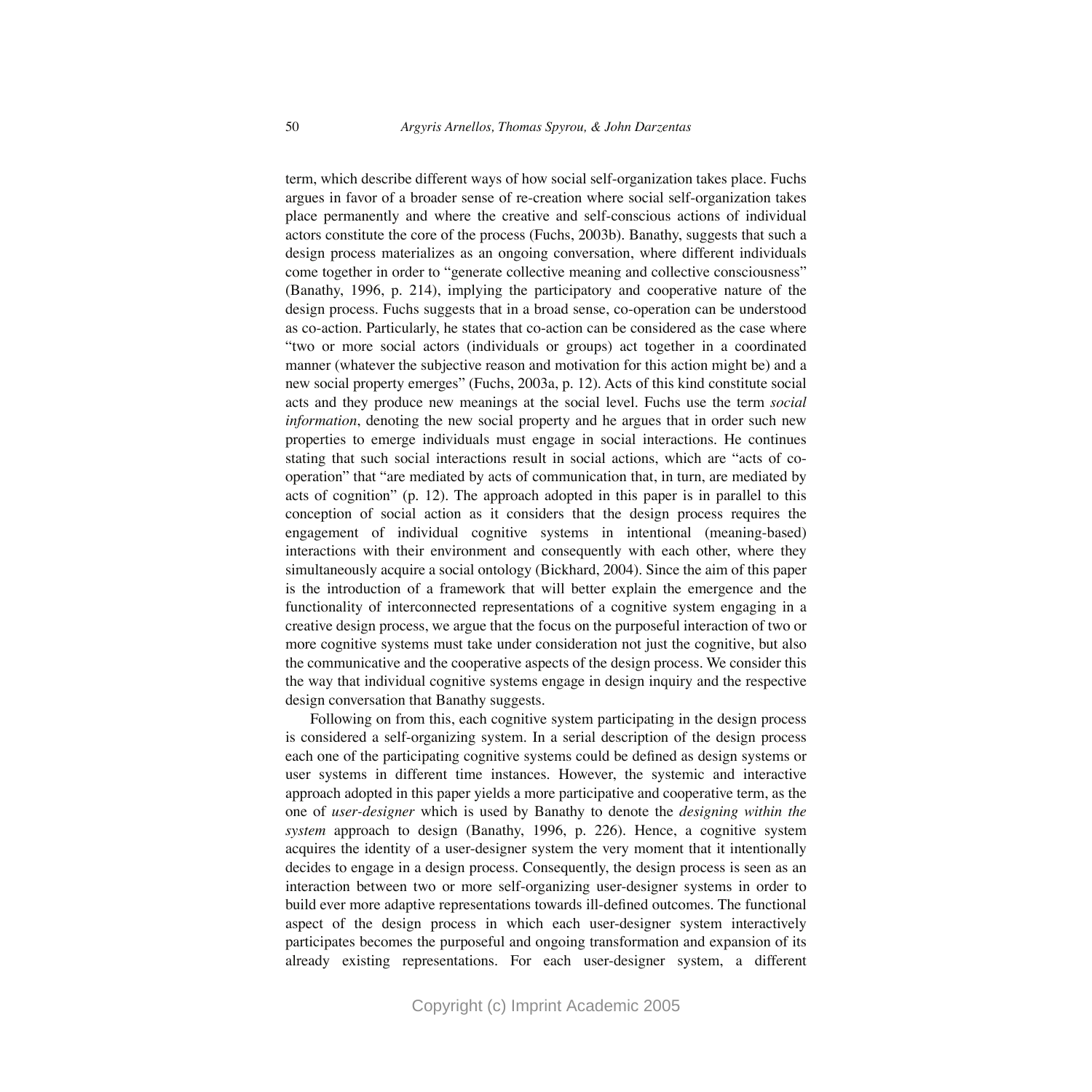representational content is internally emerging from their mutual attempts to incorporate an artifact, as a perturbation and not as a static informational structure nor as a content in itself, into their organization. Additionally, the group of self-organizing user-designer systems engaging in such a design process constitutes a design system, which, as expected from the previous analysis, it is defined on the social level.

Although a logical sequence of the interaction cannot be implied, for the benefit of this analysis, it can be said that a user-designer system attempts to communicate its representations to the other user-designer systems participating in the design process via the creation of an artifact. Keeping creativity in mind, the aim of this communication is to induce, in the other user-designer systems, the emergence of the necessary constraints that will guide their organization to a new order, facilitating their actions towards an ill-defined problem. Thus, the design process is a purposeful communication between two or more self-organizing user-designer systems via the use of the artifact as the common cognitive interface. This has two implications for creativity in the design process. The first one is that the self-referential nature of each user-designer system provides it with the ability to exhibit creativity within the boundaries of its closure. Simultaneously and due to the closure of all the userdesigner systems participating in the design process, the effectiveness of the artifact resulting from the creativity of the user-designer system that communicated it is not assured. This adds to the mix the social dimension of creativity. The second implication flows from the first and imposes a great responsibility upon each userdesigner system regarding the effectiveness of their artifacts. The more creative the design process the deeper and more profitable the structural coupling between the user-designer systems participating in the design process. This makes each userdesigner system responsible for something that in principle it can only perturb. The richness of each user-designer system's organizational structures will play a very important role in the effectiveness of this perturbation, but each user-designer system would have to anticipate the degree of this richness when it tries to communicate its artifact. This adds to the difficulty of creativity in the design process.

This description of the design process acknowledges its systemic, interactive, communicative and cooperative nature, since it considers that the cooperative aspect of the design process, that is, the intentional decision of two or more user-designer systems to interact in order to engage in the purposeful design of ill-defined outcomes, it is mediated by the communication of their representations regarding these outcomes to the other user-designer systems participating in the design process, which, in turn, is mediated by the self-organizing cognitive processes that each user-designer system interactively achieves. However, as of yet it can account neither for the type of representational structures and their content as they emerge in the design process, nor hence, for the future-anticipative nature of the design process or its iterated and recurrent mode of realization, two vital properties for its evolutionary and open-ended character. In general, the placing of the design process and creativity in an interactive and self-organizing framework of cognition provides no answer regarding the framework's functionality or the way that creativity can be identified and observed. A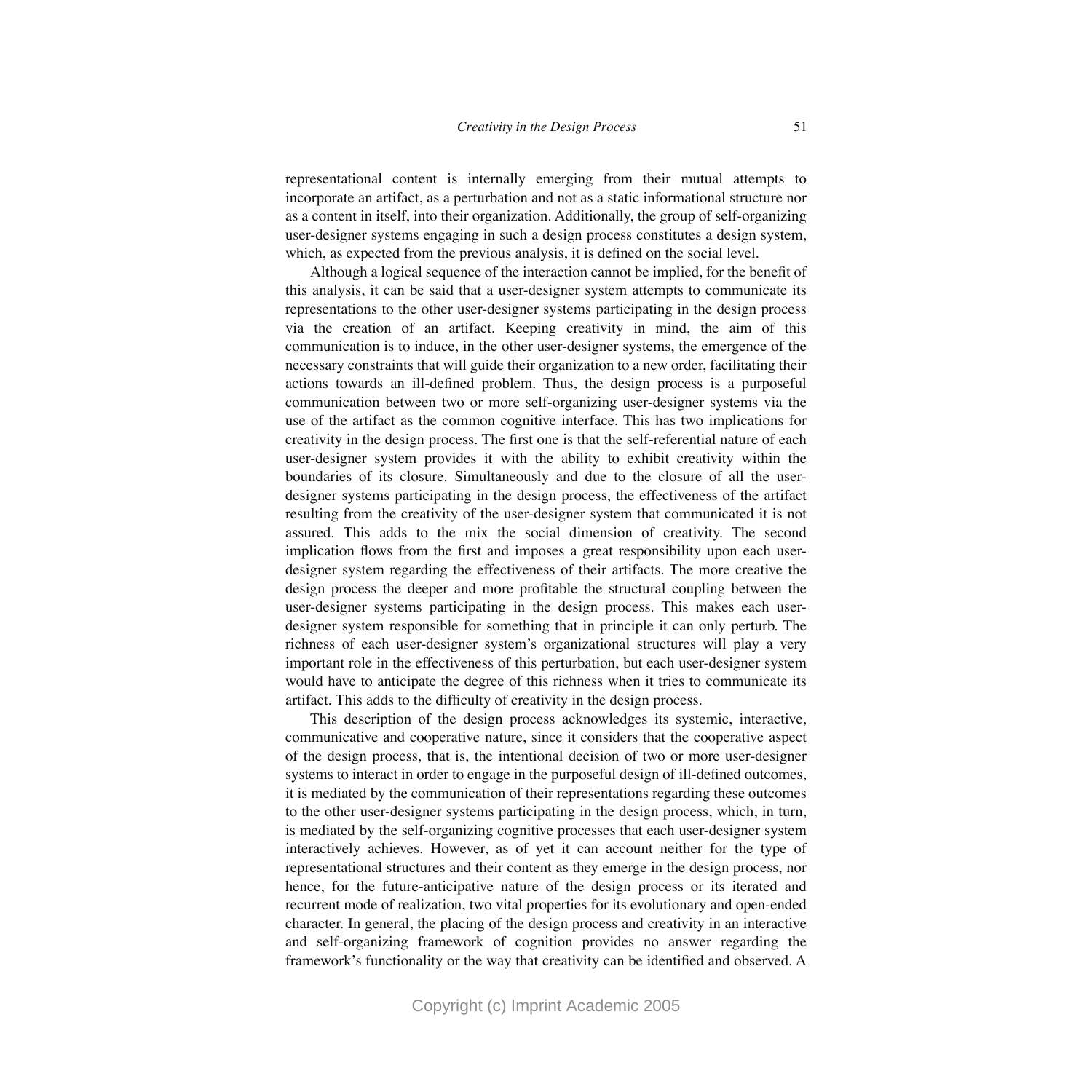further complication is that there is an established rejection of the notion of representation in the self-organized approach to cognition (Varela, Thompson, & Rosche, 1991; Port & van Gelder, 1995). These are serious obstacles in our attempt to identify and model the complex representational structures that emerge in each userdesigner system participating in a creative design process. In an attempt to deal with these problems we introduce, in the next section, a model that supports the emergence of representations in a cognitive system's anticipations of future possible interactions. This leaves behind the traditional notion of a general-purpose algorithmic representation, implying that any representational functional organization is an emergent product of the anticipative interaction between a system and its environment.

# *3.1 Emergent Representations and Dynamic Anticipations*

Bickhard (1993), postulating a self-organizing system<sup>5</sup> and its functional subsystems, argues that in order for such a system to be adaptable to a dynamic environment, two properties are required. The system should have a way of differentiating environments and a switching mechanism in order to choose among the appropriate internal processes. For such a type of a selection mechanism to be generated, the selforganizing system should have several differentiating options available. The differentiations are implicitly and interactively defined by the final state that a subsystem would reach after the system's interaction with a certain type of environment. Although such differentiations create an epistemic contact with the environment they do not carry any representational content, thus they are not representations. Rather, they indicate the interactive capability of system's internal process.

Such differentiations can occur in any interaction and the course of the interaction depends on the organization of the participating subsystem and of the environment. A differentiated indication constitutes emergent representation, the content of which consists of the conditions under which an interactive strategy will succeed in the differentiated environment. Bickhard calls these conditions *dynamic presuppositions* and argues that this content emerges in system's anticipations of interactive capabilities. In other words, the interactive capabilities are constituted as anticipations and it is these anticipations that could be inappropriate and this is detectable by the system itself, since such anticipations are embedded in the context of a goal-directed system (Bickhard, 1993, 2001). This type of anticipation is very different from the one supported by the cognitivist models of representation, which are trying to find a mapping of the environment to their past decisions. Here, the activity is futureoriented and it can be inappropriate, should the chosen interactive strategy not internally yield the desired results, if the respective environment does not support the type of interaction that would lead to the anticipated internal outcome.

<sup>5.</sup> Bickhard uses the term *recursively self-maintenant system*. For a thorough analysis see (Bickhard, 1993, 2001).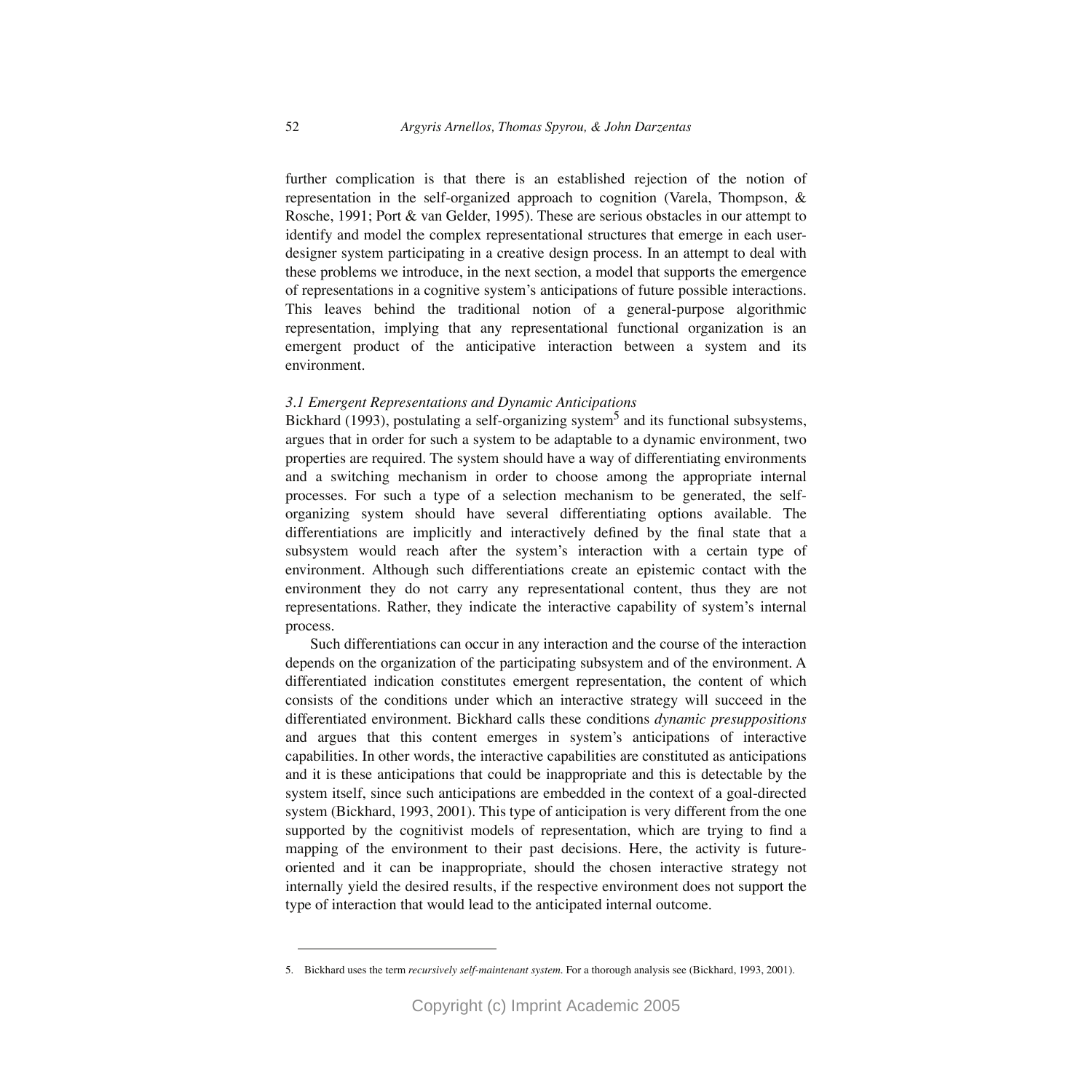#### *3.2 Dynamic Anticipations in the Design Process*

It has already been noted that the ability of the user-designer system to anticipate the richness of another user-designer system's organizational structures is crucial for the emergence of creativity. Considering the dynamic and future-oriented type of anticipation described above, it can be said that each user-designer system participating in a design process should have the capability for anticipative interaction with the environment in order to achieve the closure conditions that will give it the opportunity to satisfy its constraints. Actually, the higher the degree of anticipation in each user-designer system, the higher its ability to evaluate its interaction and its ability to incorporate multiple possibilities in its performance. The problem is that all possibilities and selections cannot be inherent in the organization of each userdesigner system. A possible solution is that the user-designer system should evolve learning capabilities. This would provide the way to expand its dynamical anticipation capacity and its ability to evaluate a possible interaction. The user-designer system becomes less dependent and more sensitive regarding its contextual interactive capabilities. It increases its ability to better recognize its environment, evaluate the conditions and properly formulate its goals regarding the problem (Christensen & Hooker, 2000). This provides an infrastructure better suited to the user-designer system's ability to define the design problem and anticipate the possibility of success in the emergent interactions between the other user-designer systems and the communicated artifact. Structural coupling is strengthened and creativity acquires a more prosperous field of emergence.

Of course not every external perturbation is useful to a dynamic, anticipative, interacting user-designer system. Only those contributing to the system's closure and therefore to the preservation of its self-organization would be selected for further exploitation. Since, in the proposed framework, closure is achieved at the level where differentiations take place and where the respective representational content emerges, creativity cannot be clearly defined, nor statically identified. Rather it has the nature of a dynamic interactive process. Hence, creativity is considered as an anticipative and future-oriented process and it is a vital asset being directly related to the promptness with which the self-organizing user-designer systems participating in the design process will internally create adaptive emergent representations towards ill-defined outcomes. The artifacts are not objects any more, but interfaces functioning as triggers that drive the formation of new representational content. These common interfaces between the user-designer systems should be seen as signals from one to the other that does not have a direct informational content in themselves. Rather, each user-designer system should exploit each artifact as the source of order for its own self-organization.

The consequence of this perspective is the paradigm shift from focusing on designing static things to focusing on designing the emergence of thoughts and of novel representational content. The interaction with an artifact results in a differentiated indication of the interactive capabilities of each user-designer system engaging in the design process. Taking this perspective, creativity is located in the degree to which the communicated representational content of each user-designer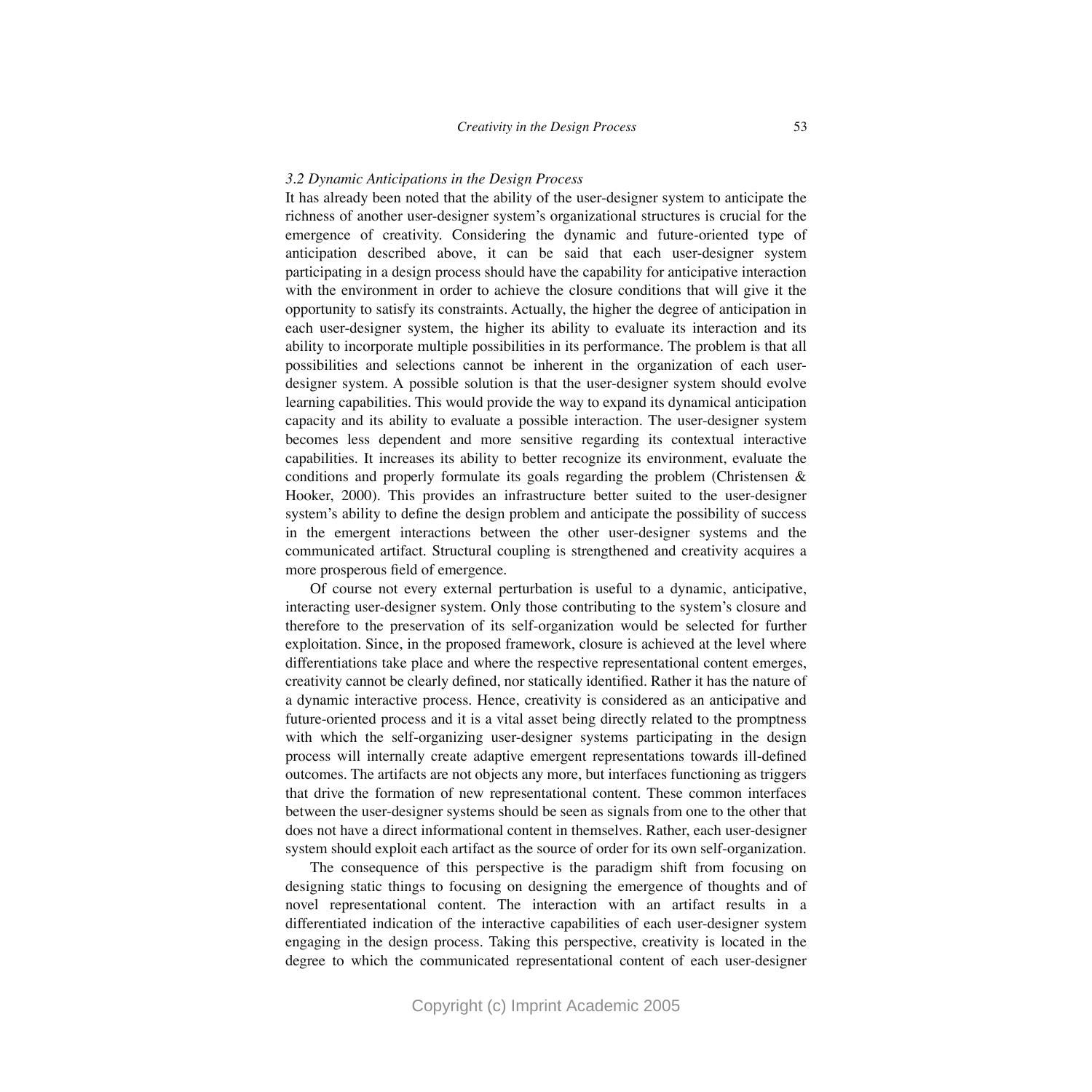system, through the artifact, generates the proper indications. In other words, the measure of creativity is the extend to which the communicated representational content generates the appropriate action conditions, that, given the interactive capabilities of the user-designer systems that each time receive an artifact, will allow them to reach a closure condition, that is, these user-designer systems will be driven to interactive adaptation towards their ill-defined goals. What should be noted at this point is that based on this perspective, the content of the design process is not the artifact itself. It is also not static, since it is the attempt to communicate the userdesigner system's representational content to the other user-designer systems actively participating in the design process. Moreover, all user-designer systems engage in a mutual dependence with each other, while they are trying to increase their anticipatory capacity. In their attempt to create richer representational structures towards their illdefined goals, they are continuously interacting with the artifacts and hence, they learn to anticipate, or as it is suggested by Bickhard (2001) they anticipate the necessity to acquire new anticipations. Furthermore, the progressively increasing capability of the user-designer system's anticipation creates an intentional capacity. This is not the same as the traditional notion of intentionality considered as the sum of all system's representations. Intentionality derives from the user-designer system's capability of purposeful interaction and accordingly is measured. This makes creativity an intentional and dynamically anticipative self-organizing process.

#### *3.3 Semiotic processes as vehicles of emergent representations*

In this paper, the consideration of representations as emergent in a user-designer system's anticipations of interactive potentialities allows for the existence of representational content in a self-organizing context. Moreover, this representational content is responsible for guiding each user-designer system's interaction and accordingly its creativity. A problem that still remains is to find a way to follow and observe these representations. Indeed, it is very important that the representations emerging in a design process are indicated in order for each user-designer system to be able to manage their functional effectiveness during the design process. Following Brier (1996, 2005), who proposes the use of the Peircean semiotic framework as a medium of signification in his attempt to make a re-entry and complement the second order cybernetics framework, Peircean semiotic processes are examined to see if they can act as a vehicle of emergent representations. Specifically, Peircean semiotics provide a functional framework for the indication of important nodal points and their representational content in a self-organizing system's intentional interaction (Arnellos, Spyrou, & Darzentas, 2003).

In a Peircean semiotic process (Peirce, 1998) a *complete Sign* is the one in which a *Representamen* (sign) refers to a *ground*, to a *correlate* (sign-vehicle) and an *Interpretant*, which is itself a more developed Sign. The ground of the Representamen is the sort of idea in reference to which the sign stands for its *Object*, as it does not stand for it in all respects. The sign-vehicle is the representative element, the foundation over and above which a relation arises. In principle, the sign vehicle can be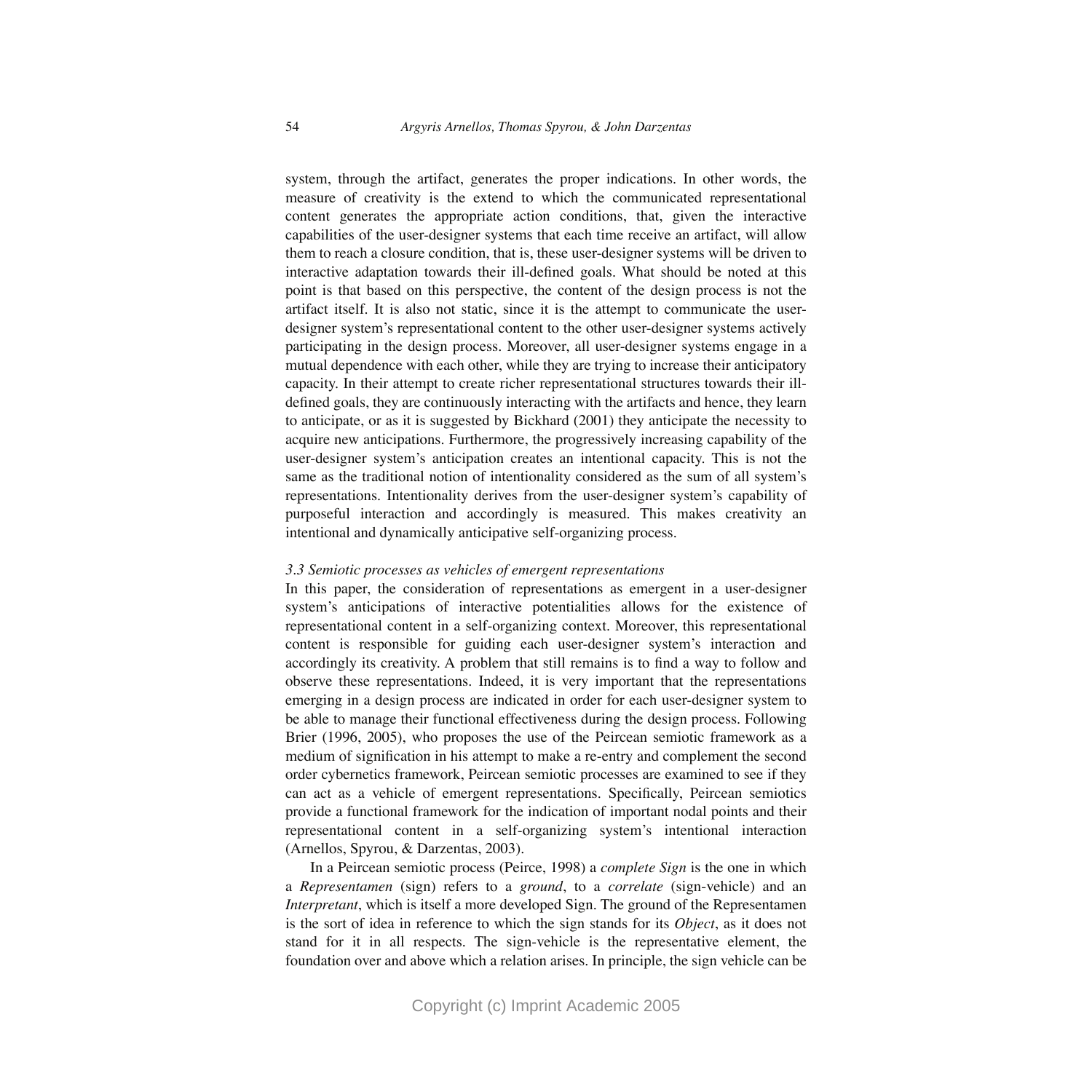implemented in any kind of structure. Independently of its implementation, it is the element responsible for the conveyance of the Object signified to the cognitive system. The sign-vehicle is often called a Representamen. A cognitive system may link the sign-vehicle to its signified object. At this point Peirce's distinctions regarding the nature of Objects should be considered and briefly described. He distinguishes between the Immediate and the Dynamical Objects of a Sign as follows:

We must distinguish between the Immediate Object—i.e., the Object as represented in the sign – and … the Dynamical Object, which, from the nature of things, the Sign *cannot* express, which it can only *indicate* and leave the interpreter to find out by *collateral experience*. (Peirce, 8.314, italics in the original)

#### Or else:

we have to distinguish the Immediate Object, which is the Object as the Sign itself represents it, and whose Being is thus dependent upon the Representation of it in the Sign, from the Dynamical Object, which is the Reality which by some means contrives to determine the Sign to its Representation. (Peirce 4.536)

So, briefly, it can be said that the Immediate Object of a Sign is the Object as it is immediately given to the Sign, the Dynamical Object in its semiotically available form. The Dynamical Object is something in reality which the Sign can only indicate, something that the Interpreter should find out by collateral experience.

Applying this to the interactive and dynamic context of the design process, as it has been described so far, it can be said that each user-designer system creates a sign (and not an object) that is interpreted by the other user-designer systems (recipients) participating in the design process. The relation between each user-designer system is founded over the sign-vehicle (artifact), which plays the role of the representamen. Due to the organizational and therefore representational closure of the interacting systems, there can be no direct way for each user-designer system to determine the representational content of the other participants. Each user-designer system tries to realize this content in a form which is the ground of the representamen. The ground is understood as form, since this is the only way it can preserve the characteristics of the user-designer system's representational content, while allowing it to be realized by a different cognitive process from the recipients user-designer systems. Accordingly, the mediator (representamen) will exhibit this form by means of some qualities, properties and relations it has independently of whether it serves as a mediator. It is the qualities, properties and relations of the sign-vehicle that determine and constrain the form of the ground. The form of these qualities, properties or relations is what has been mediated from each user-designer system to the mediator. The latter will determine the ground of the representation for the recipients user-designer systems. The user-designer system is responsible for the creation of a mediator in such a way that will have the ability to include these aspects of the sign which concern its relation to the recipients user-designer systems.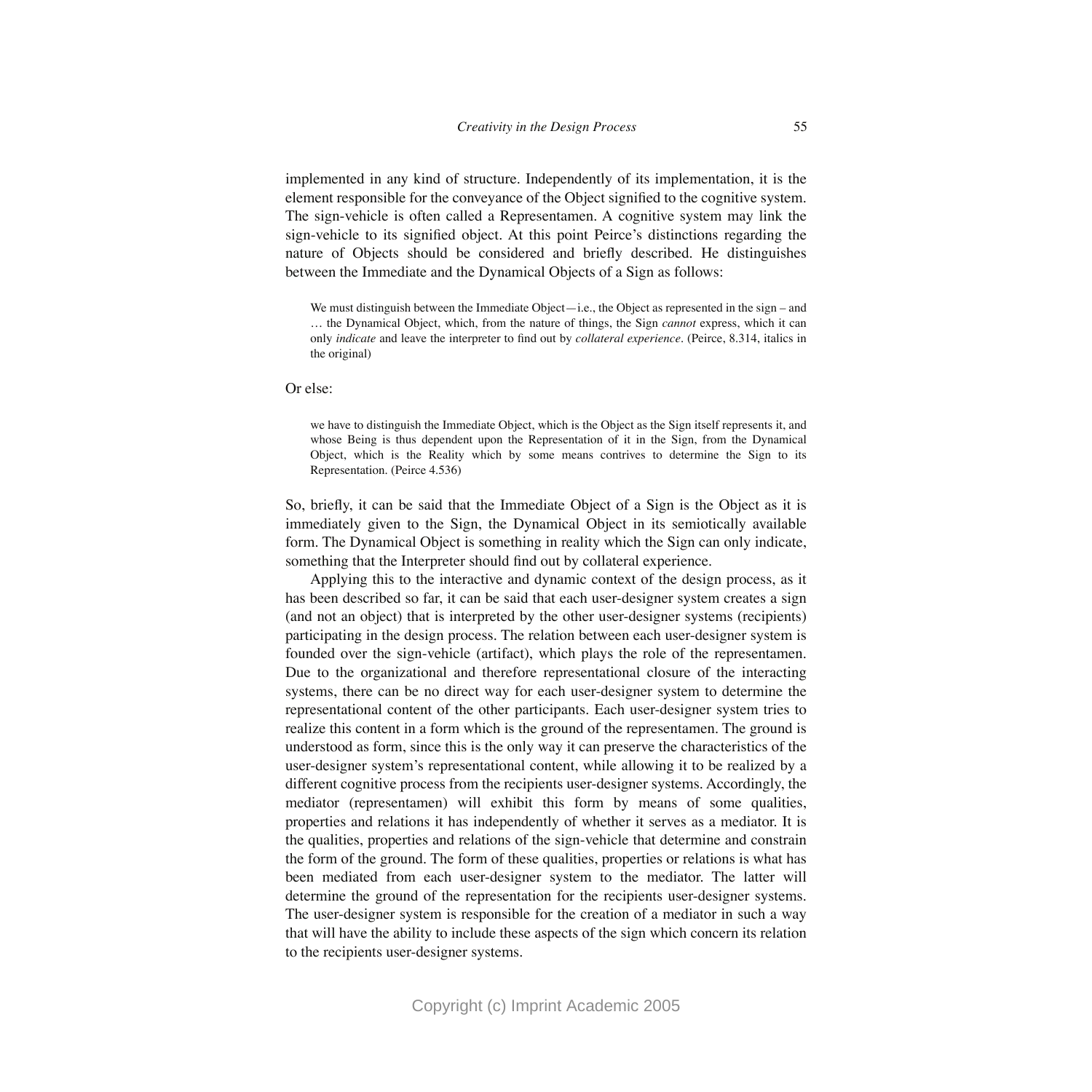In this paper an analytical description of the types and properties of the representational relations will not be given, but a useful analysis of the representational content regarding the relations between mediator/sign-vehicle, mediator/interpretant and sign/interpretant, as well as a thorough analysis regarding the different nature of Objects is provided in (Lizka, 1996).



Fig. 2. Nodal points and functionality of emergent representations in a design process modeled under a framework of self-organizing Peircean semiotic processes. Userdesigner system\_A purposefully interacts with user-designer system\_B as they engage in a cooperative design process, where they try to communicate their representations regarding an ill-defined outcome via the construction of signs. They both constitute a design system. Social actors are cognitive systems that they are not participating in the specific design process and therefore, they do not belong to the specific design system. Social actors may engage in other design processes together with other social actors and hence form another design system. Userdesigner system\_A and user-designer system\_B are social actors belonging to the same social system in which the specific design system is defined. Due to space reasons, user-designer system\_B is not fully presented in the figure. It is assumed that in some point at the course of the design process, after exhibiting a similar functionality as the one of user-designer system\_A, it has created a sign that wishes to communicate to user-designer system\_A.

As shown in Fig 2—examining the case, where the user-designer system\_A is interacting with an artifact—before the user-designer system\_A decides to interact with the artifact, there is only the dynamic object, which is the artifact with respect to the user-designer system\_B. When the user-designer system\_A decides to interact it firstly proceeds to memory-based analogy-making and indicates the nature of the dynamic object by a differentiation which forms the immediate object. There is an asymmetrical relation between the dynamic object and the immediate object. The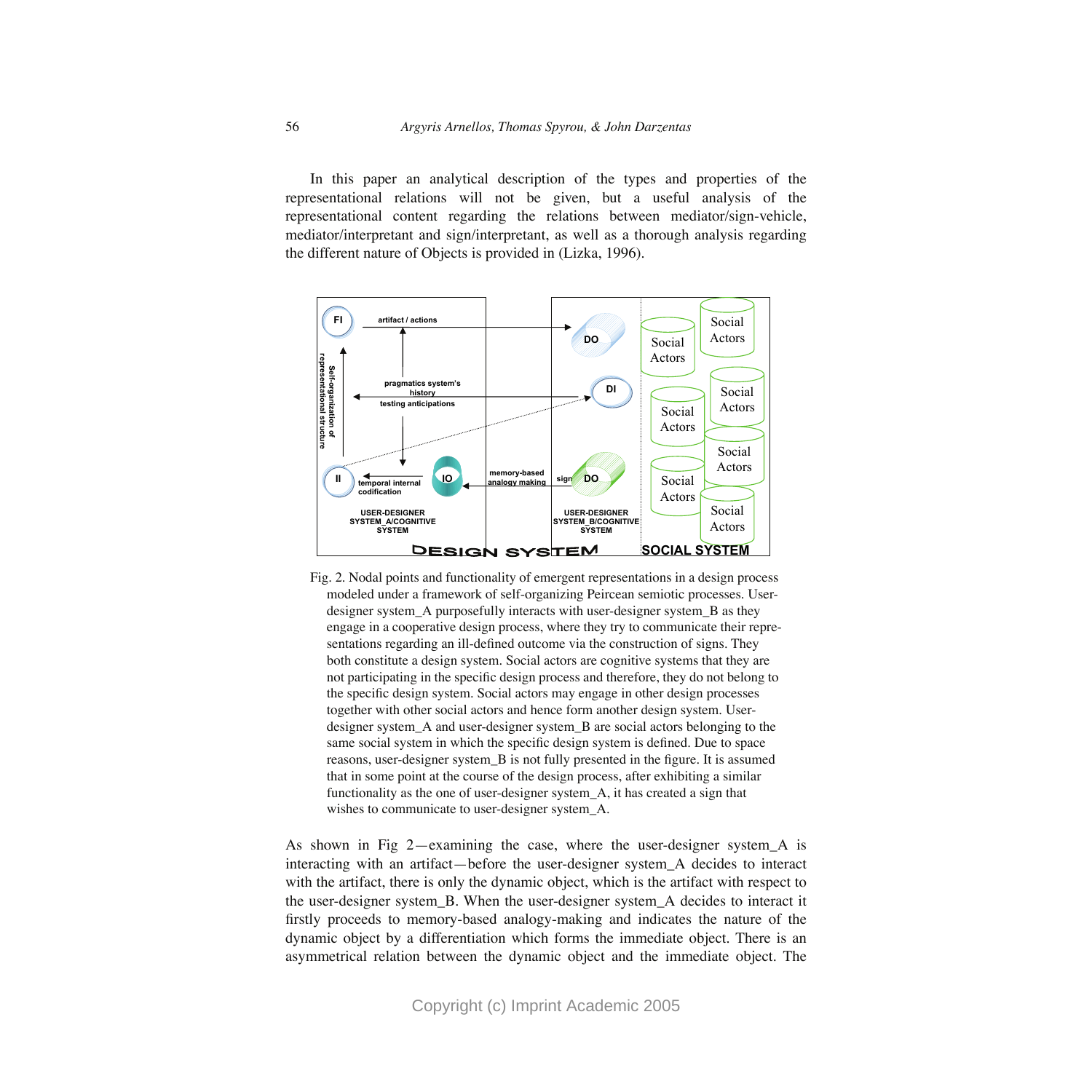former has an interactive potentiality that it can only be partly captured by the latter. It is impossible to reach the total of the interactive potentiality of the dynamic object, as it is infinite and dynamical. Hence, the immediate recognition of the artifact by the user-designer system\_A is partial and incomplete. Furthermore, the resulting immediate object is not a representation and as such it has no representational content at all. It is just a differentiation that provides the necessary epistemic contact of the user-designer system\_A with the artifact for the user-designer system\_A's indications of interactive potentiality to be tested. As said before, such differentiations depend on the organization of each participating user-designer system and of the environment and as such they are context-dependent.

At this moment of the interaction, the sign-vehicle indicates the direction of the reality to which it refers. It contains several immediate objects which in turn refer to several dynamic objects. Which immediate object will eventually be realized depends on the user-designer system\_A's anticipations. The given signal provided the ground for the object's perception, or its correlation to the user-designer system\_B's representational content. There will be many internal tests needed for this interactive potentiality to be temporarily stabilized into a dynamic interpretant. At this point the external sign formed within the artifact begins to have a semantic effect on the userdesigner system\_A. The "objective meaning" (dynamic interpretant), which results from the semantic processes, needs to allow for revision. This requires processes that will dynamically manipulate the structures of new interactive potentialities in terms and by means of internal indications, which are simultaneously tested against the userdesigner system\_A's anticipations (pragmatics) within the conditions of the functional closure offered by the dynamics of the user-designer system\_A. Ideally, the userdesigner system\_A identifies with the intentionality of the user-designer system\_B, intentionality that is immersed in the artifact, and then the final interpretant has been reached.

In the next section the three interrelated levels of the complete interactive anticipatory cycle as well as the characteristic properties of their representational structures are described in order to argue for some necessary prerequisites for the emergence of creativity in a user-designer system.

#### **4.0 Interrelated Levels of Creativity**

#### *4.1 Creativity and Abduction*

In the context of Peircean semiotic processes abductive reasoning is considered as the base of a creative process. Abductive reasoning is derived from the experience of surprise in a system's perception of its environment. Peirce emphasizes the instinctive faculty as well as the fallible nature of abduction, as it can be witnessed in the following passage:

This Faculty is at the same time of the general nature of Instinct, resembling the instincts of the animals in its so far surpassing the general powers of our reason…It resembles instinct too in its small liability to error; for though it goes wrong oftener than right, yet the relative frequency with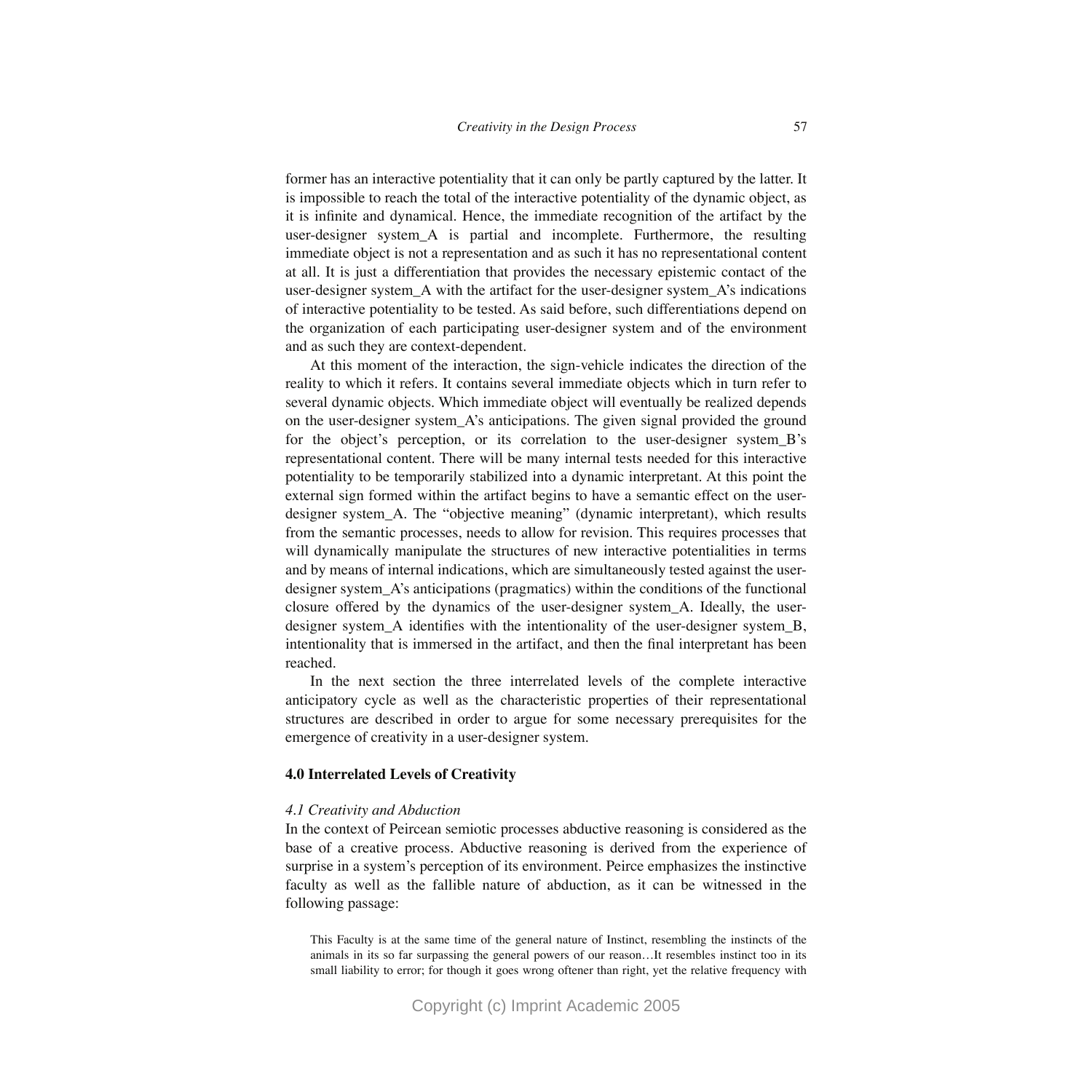which it is right is on the whole the most wonderful thing in our constitution. (Peirce, 1998, Vol. 2. §217-218)

At this point it should be noted that Gonzalez and Haselager (2005) have also grounded their analysis of a creative process on the emergence of order parameters while also addressing the role of abduction and surprise. However, their work focuses on a different perspective which neither addresses the type of representations nor the role and the kind of anticipations that may support the emergence of creativity.

In the proposed framework, the experience of surprise is modeled as the perception of difference between a user-designer system's anticipations and the perceived environment. It is the point where a well established interactive strategy consisting of a network of indicated interactive capabilities conflicts with the present differentiation. User-designer system's certainty regarding the confronted situation is damaged. This results in surprise for the user-designer system\_A as the immediate object cannot be actualized based on its anticipations. Instead the user-designer system\_A has to proceed to a new differentiated indication of the environment in order to be able to change its interactive strategy and confront the new situation. In such a case the user-designer system A enters in a state that Bickhard calls "a condition of anticipatory uncertainty" (Bickhard, 2001, p. 467). The newly selected differentiated indication can be in error, as the inference of a new immediate object (in respect to the present situation) has the nature of guessing. In that case, the indicated interactive strategy (the immediate interpretant) will not have the desired results and it will be incorporated in the overall organization as an interactive potentiality that is not suitable for the confrontation of the present surprising phenomenon.

Usually the differentiated indications fail to accurately represent the form of their dynamic object, in which case they are misleading. Collier (1999) states that in the pragmatic approach to meaning, an emergent representation can be misfit either by commission or by omission. In the former case the dynamic object does not support some of the dynamic presuppositions that the interactive strategy indicated by the differentiated indication needs in order to internally yield the desired results. This, accordingly, results in the functional failure of the respective anticipation, as the dynamic object cannot be manipulated in the anticipated way. In the latter case, the dynamic object provides a condition which has not been considered in the differentiated indication, thus, in the specific case the user-designer system\_A is confronted with an unanticipated and/or even an incomprehensible dynamic environment.

Nevertheless, abduction is each user-designer system's only way to introduce a new differentiation resulting in the creation of new representational content. It underlies the user-designer system's capacity for open-ended epistemic contact with the environment, which is necessary in order for learning to emerge and consequently for creativity. In terms of the user-designer system\_A it is the selection of a new immediate object resulting in a formation of a new intermediate interpretant. It is hypothesis-making regarding a possible solution to the ill-defined problem that it tries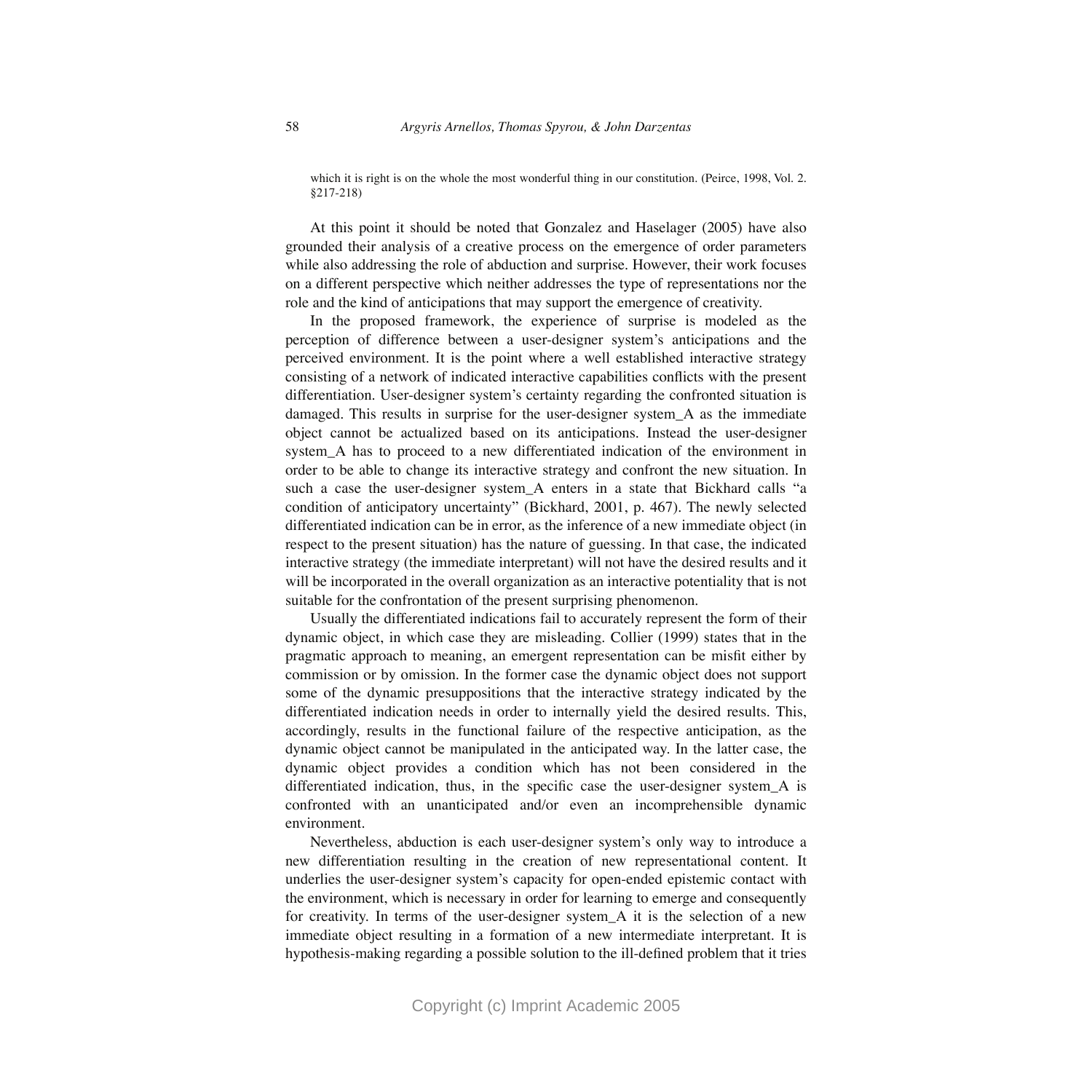to solve in cooperation with the user-designer system\_B. It is the invention and selection of a new interactive strategy and constitutes a presupposition for the next level of creativity in a dynamical anticipative interactive user-designer system. This kind of representational content is highly contextual and local, residing inside the boundaries of the user-designer system\_A without having yet been communicated to or evaluated by the user-designer system\_B or by any other user-designer system that may participate in the design process.

#### *4.2 Codification and Interaction of Emergent Interactive Potentialities*

This process requires the self-organizing properties of the user-designer system\_A, which will try to incorporate to its functional organization the intermediate interpretant that is under examination. This requires self-reference and functional closure since the user-designer system\_A must refer to itself in order for unsuccessful modifications of the functional organization to be obliterated. Certain anticipations of the user-designer system\_A may not be fulfilled by the artifact, and this amounts to inappropriate user-designer system\_B's anticipations. This is the reason for incorporating the pragmatic aspect of the representation. It is the passage from the intermediate interpretant to the dynamic interpretant, which codifies the new differentiation and categorizes the emergent representational content. This codification externalizes the surprising event to a context-independent group of userdesigner systems belonging to the design system (Heusden & Jorna, 2001). It is important to stress that in order for the codification of an emergent interactive potentiality to take place there has to be the need of a new interactive strategy, outside the habits of the user-designer system\_A so far, thus the user-designer system\_A should be confronted with a surprising situation.

The communication of this content outside the boundaries of the user-designer system\_A certifies the need for external evaluation of a creative event. At this phase the user-designer system\_A is able to formulate the goal and the procedures that should be followed regarding the hypothesis of a possible solution made at the first creative level. Therefore, it introduces to user-designer system\_B, by interacting with it, the invented interactive strategy. The user-designer system\_A is somehow interactively knowing user-designer system\_B to the degree that it is successfully interacting with it. In the perspective of this framework, successful interaction implies successful internal representation, which ends quite abruptly when a representational failure is internally encountered. This level is a presupposition of and it also prepares the terrain for the next level of creativity in the dynamical anticipative interactive userdesigner system\_A. This kind of representational content maintains a degree of contextuality, but it may now be communicated to other user-designer systems using the same codes.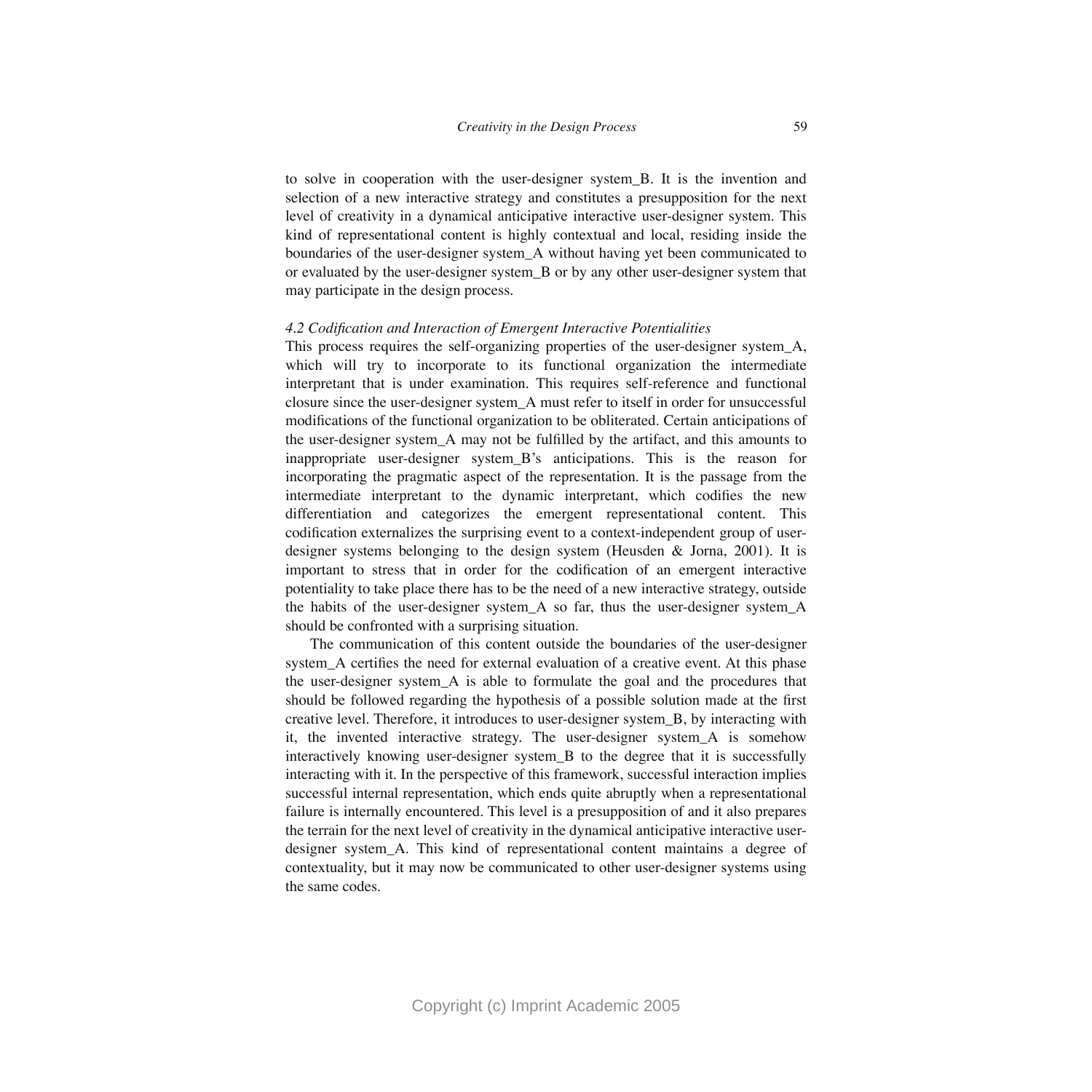# *4.3 Learning*

The codification of the user-designer system\_A's interactive capabilities in the context of dynamical anticipation makes possible the examination of the relations between the respective representational structures. This improves the user-designer system\_A's anticipations and enhances the design process, as now the user-designer system\_A acquires the abstract knowledge needed to operate at the level of the relation of anticipative indications. At this phase, the user-designer system\_A acquires the ability to respond to interactive failure by incorporating a mechanism of a suitable for the case reorganization of its interactive control processes, hence, learning emerges (Bickhard, 2001). The user-designer system\_A increases its ability to localize sources of success and error, hence evolving the capacity to preserve its closure by constructing more relevant differentiations of environments. It is the user-designer system\_A's need to improve its anticipatory capacity that drives its learning, which in turn elaborates the indicated anticipations, which from being vague, implicit and contextual become explicit and well-articulated (Christensen & Hooker, 2000), but they can also be used by the user-designer system\_A and thus be evaluated by the user-designer system\_B. In this way, the user-designer system\_A acquires a success of its pragmatic anticipations and it avoids the triggering of omissions and of commissions. This provides the prerequisite for the evaluation of anticipations of each user-designer system participating in a design process. At this phase the user-designer system\_A is able to infer an explanation of the characteristics a solution of a certain goal should have.



Fig. 3. Interrelated levels of creativity and their characteristic properties.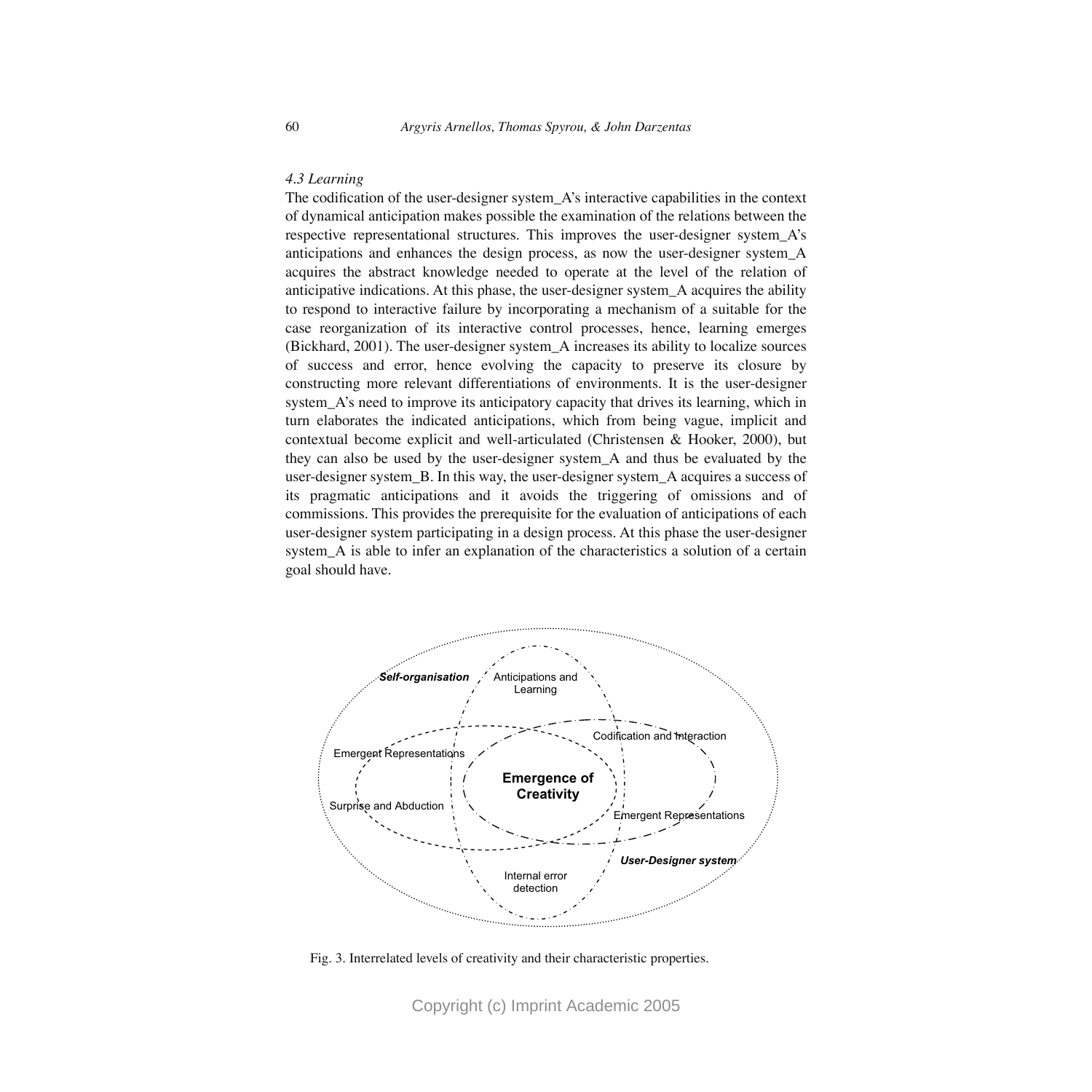The three described levels, their interrelations and their characteristic properties in terms of fostering the emergence of creativity are abstractly depicted in Fig. 3. The relation between the three described levels is neither linear nor sequential. The three levels and their respective representational structures are continuously altered via each user-designer system's anticipatively modified interaction. As said above, creativity is modeled as an intentional and dynamically anticipative self-organizing process. As such it cannot be concretely located, or explicitly identified. What is argued in this paper is that in order for a user-designer system to be able to engage in processes that could be deemed as creative, there are some presuppositions that should be taken under consideration. These presuppositions are reflected in the three described levels and they are also abstractly depicted in Fig. 3.

Therefore, a user-designer system should have the ability to experience a surprise, which consists in the perception of events that do not conform to its complex network of anticipations. The user-designer system thus has the ability to enter a stage of abductive inference where a new differentiated indication is chosen and the possibility of the emergence of a new representational content is indicated. The user-designer system should have the ability to interact in order to communicate and test its new interactive strategy. This is the best way to internally test the validity of the respective emergent representational content. The user-designer system should also have the ability to learn in order to alter its organization in case of an internal detection of interactive failure and in order to relate its interactive capabilities into a network of anticipations. These abilities makes a user-designer system a self-organizing one. The measure of the complexity of its organization and hence, of the degree of creativity emerged through its interaction with other user-designer systems, is the extend to which these abilities are being developed.

These abilities and their respective levels are not sequential as each one somehow presupposes the other two. Hence, in order for surprise and abductive inference to take place, the user-designer system should have the ability to interact and it should also have the ability to learn in order to develop a background of a network of anticipations. Interaction in a dynamic and ill-defined environment should not take place via a strategy indicated by the same representational content. A new representational content should emerge and the ability for abductive inference based on events judged as surprising against complex anticipative structures developed by learning seems imperative. Likewise, learning and anticipations could not be developed without the ability to interact and to form hypothesis for new representational content to be tested.

Therefore, the indicated levels and their respective representational structures are developed in parallel of each other and they are enhanced as long as each userdesigner system engages in purposeful interaction with the other user-designer systems. Moreover, the whole interactive anticipatory cycle is needed in order for creativity to emerge. This said, and considering the nature of creativity as it is described in the present work, a user-designer system should be enhanced on all these three interrelated levels in order to have the chance to engage in creative processes. In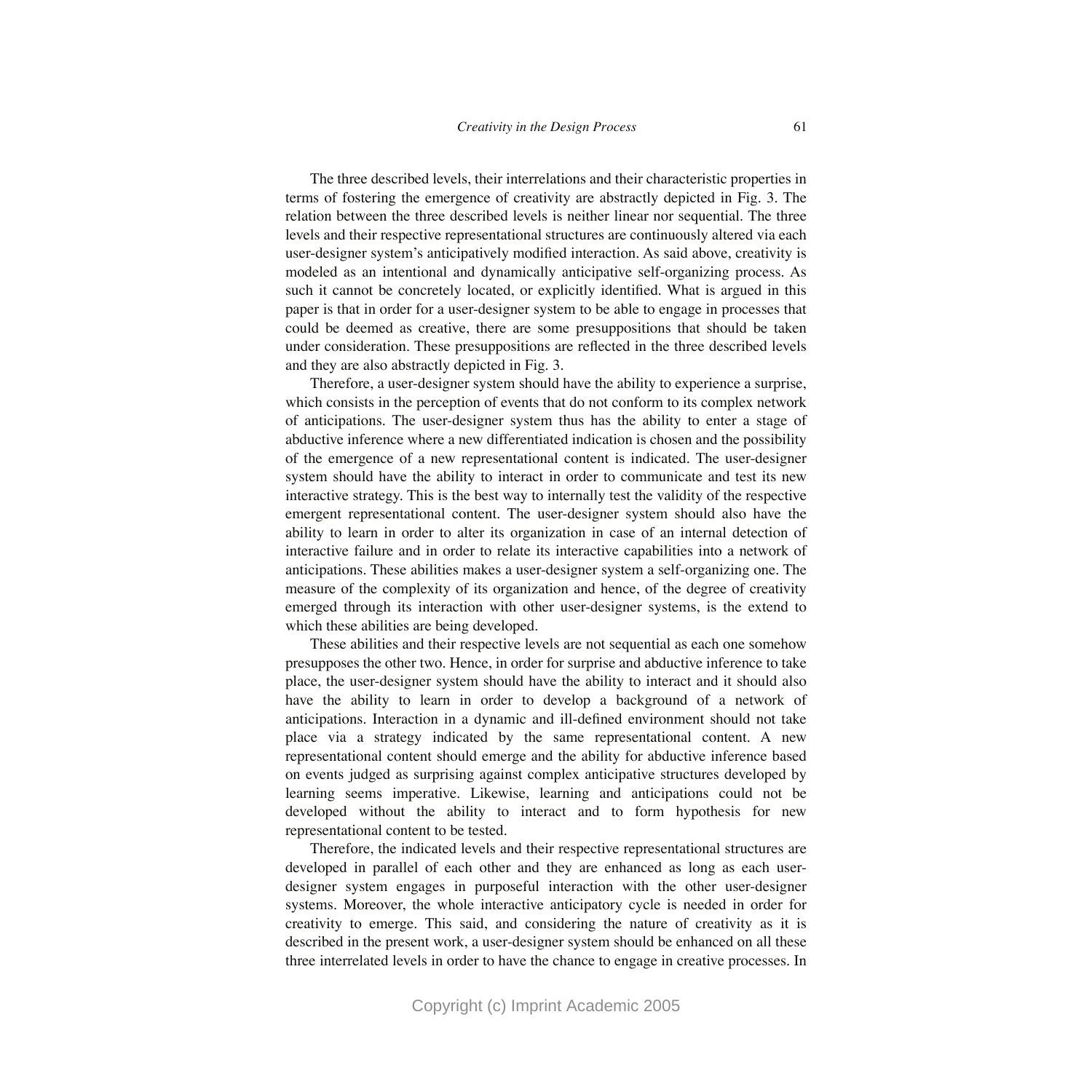this way a design process may move from a creative event to a model formation, which is coded into an artifact in order to be further communicated. As has already been stated, the effect of this creative event is not assured. What is feasible in the proposed framework is that the degree of capability of a creative design process is bounded to the dynamical anticipatory capacity of all participating user-designer systems. The intentional interaction of each user-designer system with an artifact will create new perceptions, thus new possibilities of conflicting anticipations, therefore, inducing user-designer system's action towards creative processes.

#### **5.0 Conclusions**

Design should have a cognitive foundation. The cognitivist frameworks of cognition based on representations defined on a merely causal and predetermined information correspondence does not offer the necessary variety to study neither the design process nor creativity. An analysis of the design process in an interactive selforganizing framework has been attempted. This has shifted the design process to an interactive process of meaning communication between the user-designer systems that constitute a design system at the social level. The role of the emergent representations and their interactive and anticipative nature has been noted. Their type, relations and functionality have been indicated by the incorporation of Peircean semiotic processes. It is believed that the attempted analysis combined with the richness of the Peircean semiotic structures provides a way to identify the kind of representations emerging in a cognitive system interactively participating in a design process, as well as their respective functionality. The nature of creativity and its nodal levels are described. The suggested framework aims at providing a way of explaining the different but interrelated levels of a creative process and also, to stimulate the conditions for its emergence. Furthermore, the framework aims at a new and naturalistic explanation of the emergence of creativity in the design process, where each user-designer system constructs its own representational structures by its interactions with other userdesigner systems in the environment of the social design system in which they intentionally participate. Future work is oriented towards the use of this framework as a central point of reference to develop and examine methodologies supporting creativity in the design of complex systems.

#### **References**

Arnellos, A., Spyrou, T. & Darzentas, J. (2003). Towards a framework that models the emergence of meaning structures in purposeful communication environments. In J.Wilby & K. A. Allen (Eds.), *The 47th Annual Conf. of the Int. Society for the Systems Sciences (ISSS): Agoras of the Global Village, Iraklion, Crete, July 7th-11th.* 

Banathy, B. H. (1989). The design of evolutionary guidance systems. *Systems Research 6*(4), 289–295.

Banathy, B. H. (1993). Is the improvement of the human condition our field? Making evolutionary science work for human betterment. *World Futures, 38*, 17–31.

Banathy, B. H. (1996). *Designing social systems in a changing world.* New York: Plenum.

Banathy, B. H. (1998). Evolution guided by design: A systems perspective. *Systems Research and Behavioral Science, 15,* 161–172.

Banathy, B. H. (2000). *Guided societal evolution: A systems view.* New York: Kluwer Academic/Plenum.

Bausch, K. (2001). *The emerging consensus in social systems theory.* New York: Kluwer Academic/Plenum Press.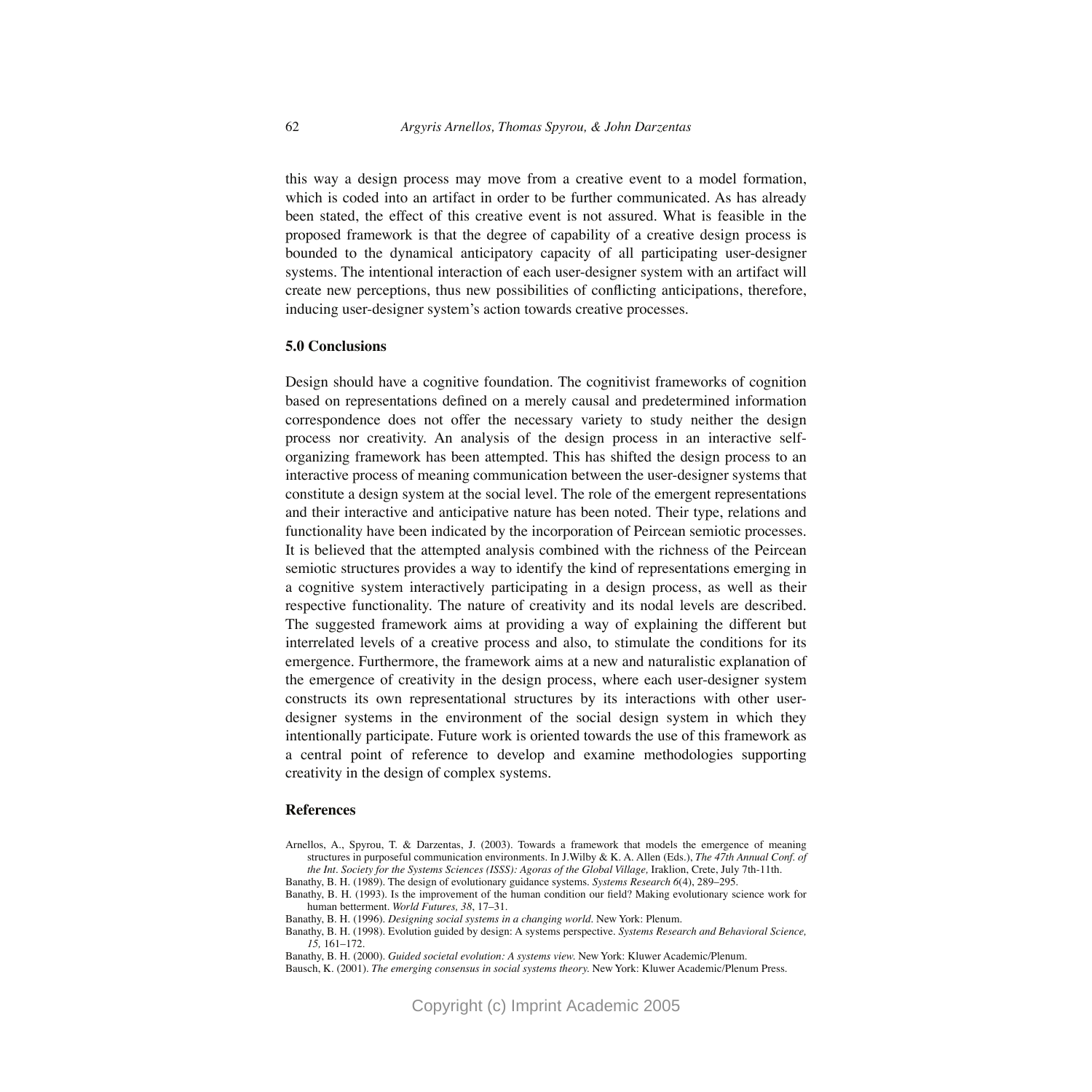- Bickhard, M. H. (1993). Representational content in humans and machines. *Journal of Experimental and Theoretical Artificial Intelligence, 5,* 285-333.
- Bickhard, M. H. (2001). Function, anticipation, representation. In D. M. Dubois (Ed.) *Computing anticipatory systems. CASYS 2000 – Fourth international conference* (pp. 459-469). Melville, NY: American Institute of Physics.
- Bickhard, M. H. (2004). The social ontology of persons. In J. I. M. Carpendale & U. Muller (Eds.) *Social interaction and the development of knowledge* (pp. 111-132). Mahwah, NJ: Erlbaum.
- Boden, M. (1990). *The creative mind.* London: Sphere Books.
- Boden, M. (1994). *The dimensions of creativity.* Cambridge, MA: The MIT Press.
- Bonnardel, N. (2000). Towards understanding and supporting creativity in design: Analogies in a constrained cognitive environment. *Knowledge-Based Systems, 13*, 505–513.
- Brier, S. (1996). From second-order cybernetics to cybersemiotics: A semiotic re-entry into the second-order cybernetics of Heinz von Foerster*. Systems Research, 13*( 3), 229-244. (A Festschrift to Heinz von Foerster).
- Brier, S. (2005). The construction of information and communication: A cybersemiotic re-entry into Heinz von Foerster's metaphysical construction of second order cybernetics. *Semiotica, 154* (1/4), 355-399.
- Brown, S. (2002). Peirce, Searle, and the Chinese room argument. *Cybernetics & Human Knowing, 9* (1), 23-38.
- Christensen, W. D., & Hooker C. A. (2000). Anticipation in autonomous systems: Foundations for a theory of embodied agents. *International Journal of Computing Anticipatory Systems, 5, 135-154*.
- Churchman C. W. (1971). *The design of inquiring systems: Basic concepts of systems and organization.* New York: Basic Books.
- Collier, J. (1999). The dynamical basis of information and the origins of semiosis. In Publications in Semiotics New Series. Vol. 3. E. Taborsky (Ed.), *Semiosis, evolution: Energy towards a reconceptualization of the sign* (pp. 111-136). Aachen: Shaker Verlag.
- Collier, J. (2004). Fundamental Properties of Self-Organization. In V. Arshinov & Ch. Fuchs (Eds.), *Causality, emergence, self-organization* (pp. 150-166). Moscow: NIA-Piroda.
- Csikszentmihalyi, M. (1996). *Creativity: Flow and the psychology of discovery and invention.* New York: Harper Collins.
- Csikszentmihalyi, M. (1999). Implications of a systems perspective for the study of creativity. In R. J. Sternberg (Ed.), *Handbook of creativity* (pp. 313–338). Cambridge: Cambridge University Press.
- Dasgupta, S. (2004). Is creativity a Darwinian process? *Creativity Research Journal, 16* (4), 403-413.
- Dorst, K., & Cross, N. (2001). Creativity in the design process: Co-evolution of problem-solution. *Design Studies, 22* (5), 425-437.
- Dretske, F. I. (1981). *Knowledge and the flow of information.* Cambridge: The MIT Press.
- Fodor, J. A. (1975). *The language of thought*. New York: Crowell.
- Foerster, H. von (1960). Self-Organizing systems and their environments. In M.C. Yovits & S. Cameron (Eds.), *Selforganizing systems* (pp. 31-50). New York: Pergamon Press.
- Friedman, K. (2003). Theory construction in design research: criteria: approaches, and methods. *Design Studies, 24* (6), 507-522.
- Fuchs, C. (2002). *Concepts of Social Self-organization. INTAS-Project "Human Strategies in Complexity."* Research Report, 69 pages, Vienna University of Technology. Available online at: http://www.self-organization.org
- Fuchs, C. (2003a). Co-operation and self-organization. *tripleC, 1* (1), 1-52.
- Fuchs, C. (2003b). Structuration Theory and Self-Organization. *Systemic Practice and Action Research, 16* (2): 133- 167.
- Gabora, L. (2002). Cognitive mechanisms underlying the creative process. In T. Hewett & T. Kavanagh (Eds.), *Proc. Fourth Int. Conf. on Creativity and Cognition* (pp. 126–133). Loughborough UK: Loughborough University.
- Gabora, L. (2005). Creative thought as a non-Darwinian evolutionary process. *Journal of Creative Behavior, 39* (4), 65-87.
- Gero, J. (1998). Towards a model of designing which includes its situatedness. In H. Grabowski, S. Rude, & G. Grein (Eds.), *Universal design theory* (pp. 47-56). Aachen: Shaker Verlag.
- Glanville, R. (1998). A (cybernetic) musing: Variety and creativity. *Cybernetics and Human Knowing, 5* (3), 56-62.
- Glanville, R. (2001). A (cybernetic) musing: Constructing my cybernetic world. *Cybernetics and Human Knowing, 8*, (1-2), 141-150.
- Goldschmidt, G. (1997). Capturing indeterminism: representation in the design problem space. *Design Studies, 18* (4), 441-455.
- Gonzalez, M. E. Q., & Haselager, W. F. G. (2005). Creativity: Surprise and abductive reasoning. *Semiotica, 153* (1/4), 325-341.
- Hayek, F. A. (1988). *Collected works, vol. 1*: *The fatal conceit: The errors of socialism.* London. Routledge
- Health, T. (1993). Social aspects of creativity and their impact on creativity modeling creativity. In J. S. Gero & M. L. Maher (Eds.), *Modeling creativity and knowledge-based creative design*, (pp. 9-23), Hillsdale NJ: Erlbaum.
- Heusden, B. van, & Jorna, R. J. (2001). Toward a semiotic theory of cognitive dynamics in organizations. In K. Liu, R. J. Clarke, P. B. Andersen, & R. K. Stamper (Eds.), *Information, organization and Technology: Studies in organisational semiotics* (pp 83-113). Boston: Kluwer.
- Heylighen, A., & Bouwen, E. J. (1999). Walking on a thin line: Between passive knowledge and active knowing of components and concepts in architectural design. *Design Studies, 20* (2), 441-455.